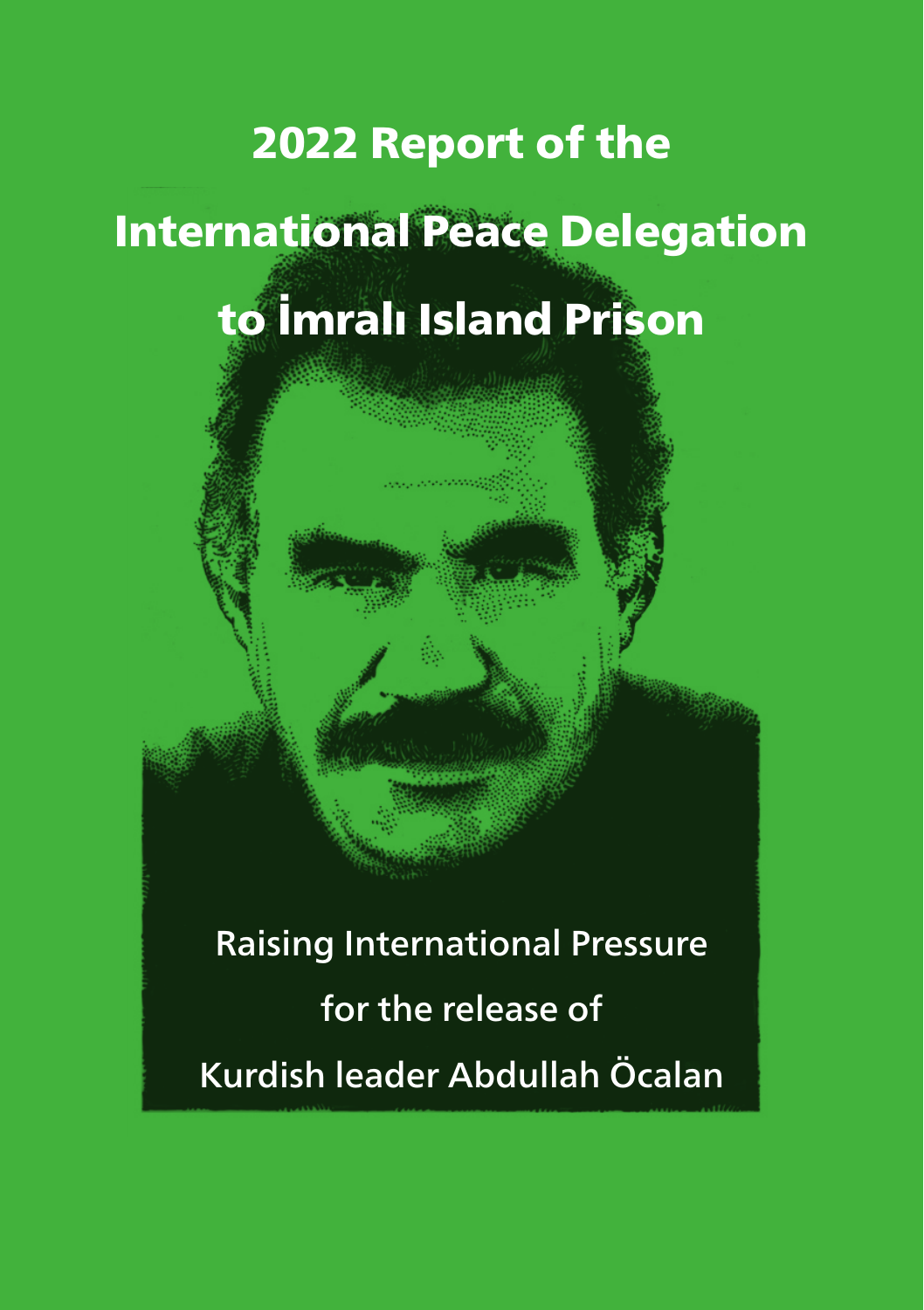# **Contents**

| Raising International Pressure for the release of                                       |                |
|-----------------------------------------------------------------------------------------|----------------|
| Kurdish leader Abdullah Öcalan                                                          | 1              |
| Foreword                                                                                | 1              |
| Methodology                                                                             | $\overline{2}$ |
| Introduction                                                                            | 3              |
| Background to Abdullah Öcalan's Abduction,<br>Imprisonment and Isolation                | 5              |
| Legal Representation                                                                    | 9              |
| Procedure followed by Asrin law office over the last year                               | 11             |
| Application by International Legal Organizations                                        | 13             |
| The Current Situation in Turkish Prisons and<br>the Use of Torture by the Turkish State | 15             |
| Political Prisoners and Attacks on Kurdish Political Prisoners                          | 18             |
| Attacks on the Women's Movement and Women's Rights                                      | 21             |
| Conclusion                                                                              | 23             |
| <b>Recommendations for Action</b>                                                       | 25             |
| About Abdullah Öcalan                                                                   | 30             |
| Delagate Biographies                                                                    | 31             |
| Contact for more information                                                            | 36             |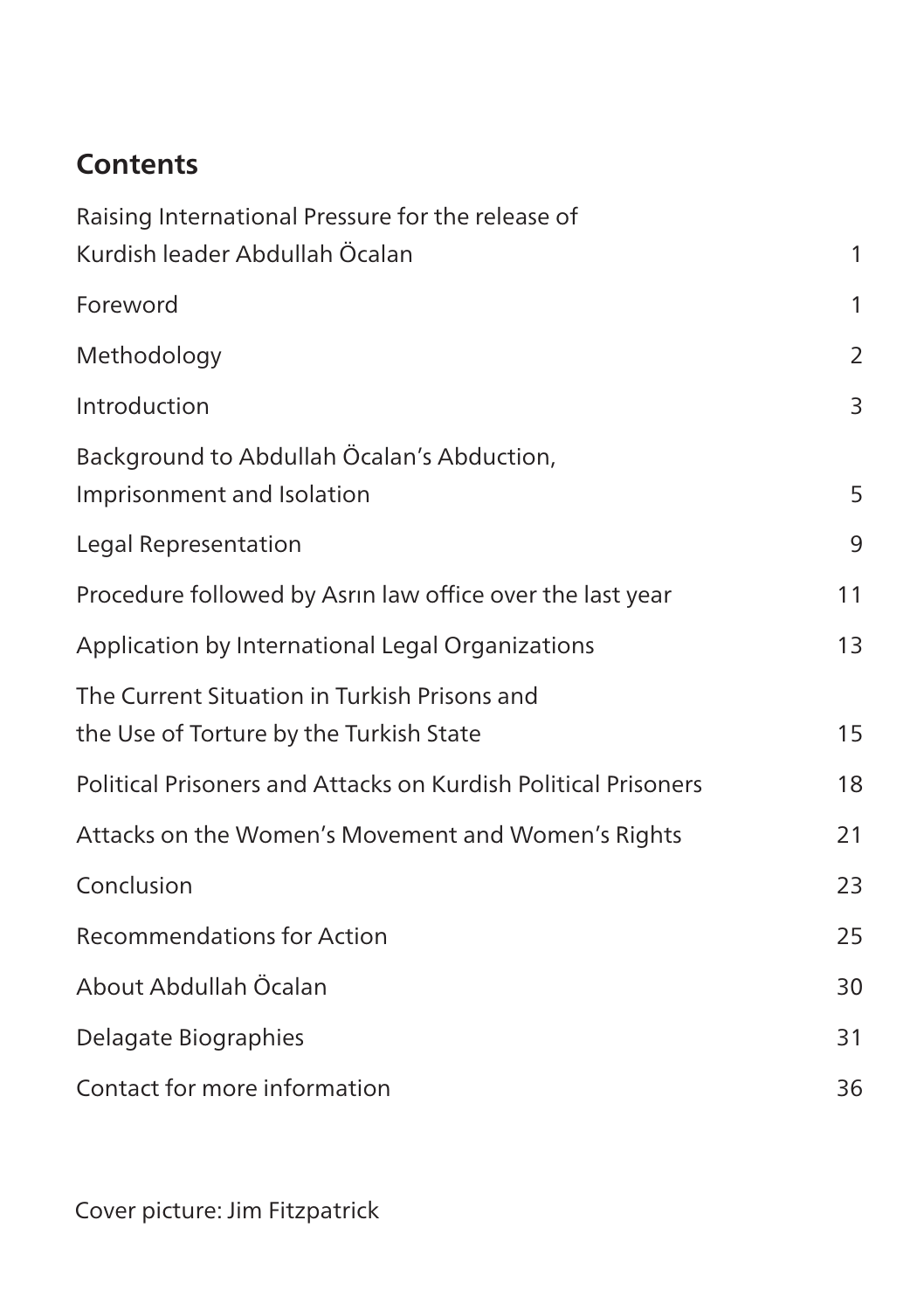## <span id="page-2-0"></span>**Foreword**

February 15, 2022, marked twenty-three years since the abduction and imprisonment of Kurdish political leader Abdullah Öcalan. Since his incarceration delegations have visited Turkey numerous times to demand to see Öcalan, who is incarcerated on the island prison İmralı. This year, the biggest international peace delegation to date, organized by the International Initiative "Freedom for Abdullah Öcalan—Peace in Kurdistan", British trade unions and Peace in Kurdistan, held a two-day virtual fact-finding mission in Turkey, assessing the ongoing twenty-three-year aggravated solitary confinement of Abdullah Öcalan, the recognized leader of the Kurdish people.

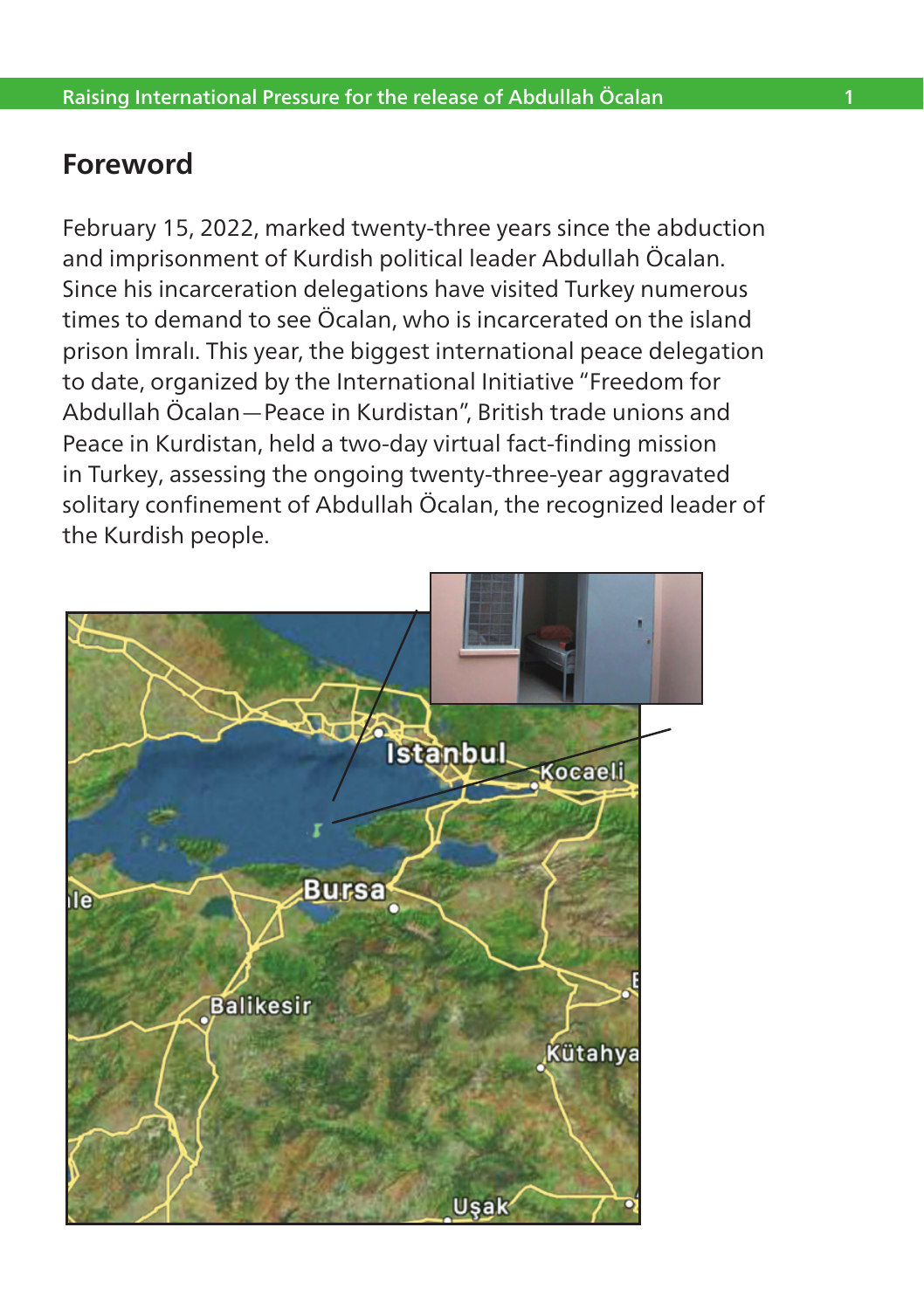## <span id="page-3-0"></span>**Methodology**

Research for this report included a series of interviews conducted remotely over two days, because of Covid-related travel restrictions. Every account provided was internally consistent, and collectively the accounts painted a cohesive picture. Reports from international organisations, including Amnesty International and Human Rights Watch, were also consulted, as was coverage in national and international media, all of which corroborated the delegation's overall findings. The delegation felt certain that the accounts given were honest and, as far as the difficult circumstances of people in Turkey allow, accurate in detail.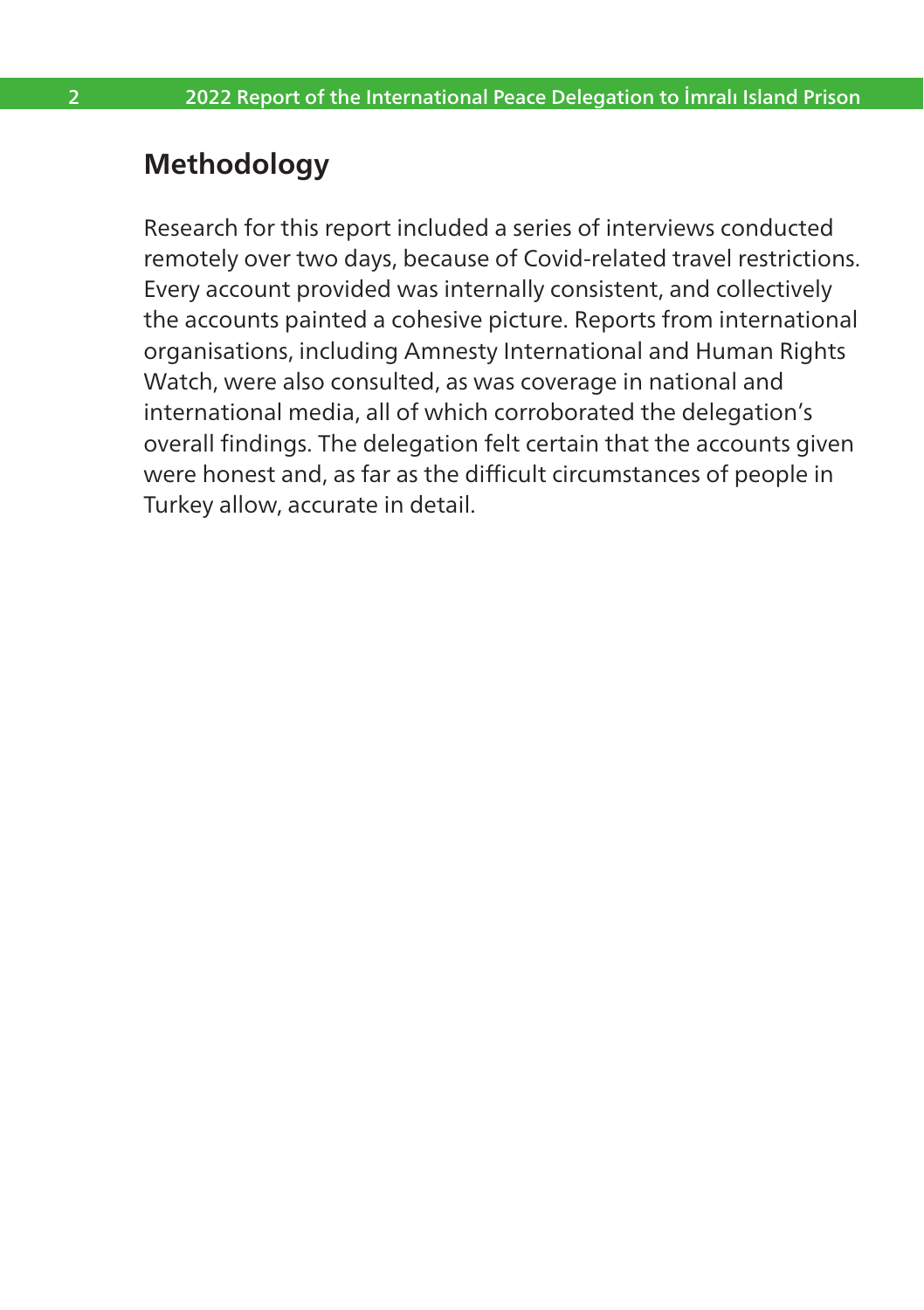## <span id="page-4-0"></span>**Introduction**

Abdullah Öcalan, leader of the Kurdish Freedom Movement, is held by Turkey in the most extreme and illegal conditions of any political prisoner in Europe.

As we finally see hope for an end to the pandemic, Turkey has an opportunity to break with its abysmal record regarding the treatment of political prisoners in general and Abdullah Öcalan in particular, the most aggressively and cruelly isolated political prisoner in Europe.

The treatment of Abdullah Öcalan reflects the extreme human rights abuses committed against the Kurdish people in Turkey, which include ongoing extrajudicial killings, torture and disappearances, among other serious human rights violations.<sup>1</sup>

While some initial steps were taken to improve Öcalan's situation after a 2019 mass hunger strike, involving more than three thousand prisoners across 90 prisons around Turkey<sup>2</sup>, demanding that his detention conditions be improved, 2020 and 2021 saw a return to previous policies of extreme and aggravated isolation. There has been no contact of any kind with Mr. Öcalan since March 2021, and there is, consequently, a deep concern and distress in the Kurdish communities in Europe about his treatment and his possible fate.

<sup>1</sup> [https://www.freeocalan.org/news/english/2020-international-peace-delegation-to](https://www.freeocalan.org/news/english/2020-international-peace-delegation-to-imrali-report)[imrali-report](https://www.freeocalan.org/news/english/2020-international-peace-delegation-to-imrali-report)

<sup>2</sup> https://www.ihd.org.tr/turkiye-hapishanelerinde-devam-eden-aclik-grevleri-tespitve-degerlendirme-raporu-2/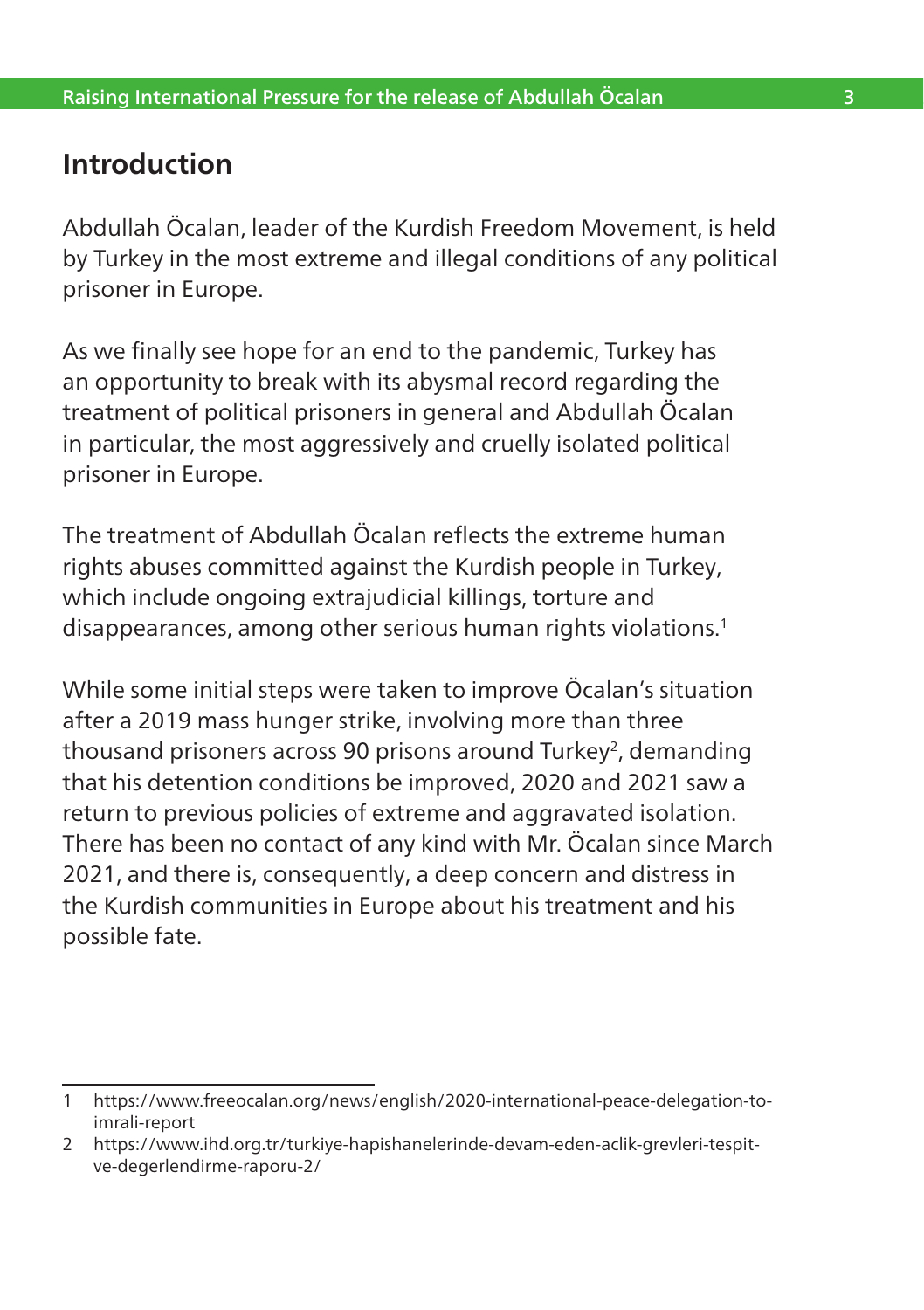The International İmralı Peace Delegation 2022 conducted a research mission to Turkey to assess Öcalan's situation after twenty-three years of incarceration. The delegation consisted of representatives of lawyer's associations, human rights lawyers, trade unionists, politicians, academics and writers from across Europe; see "Biographies of the delegates" below.

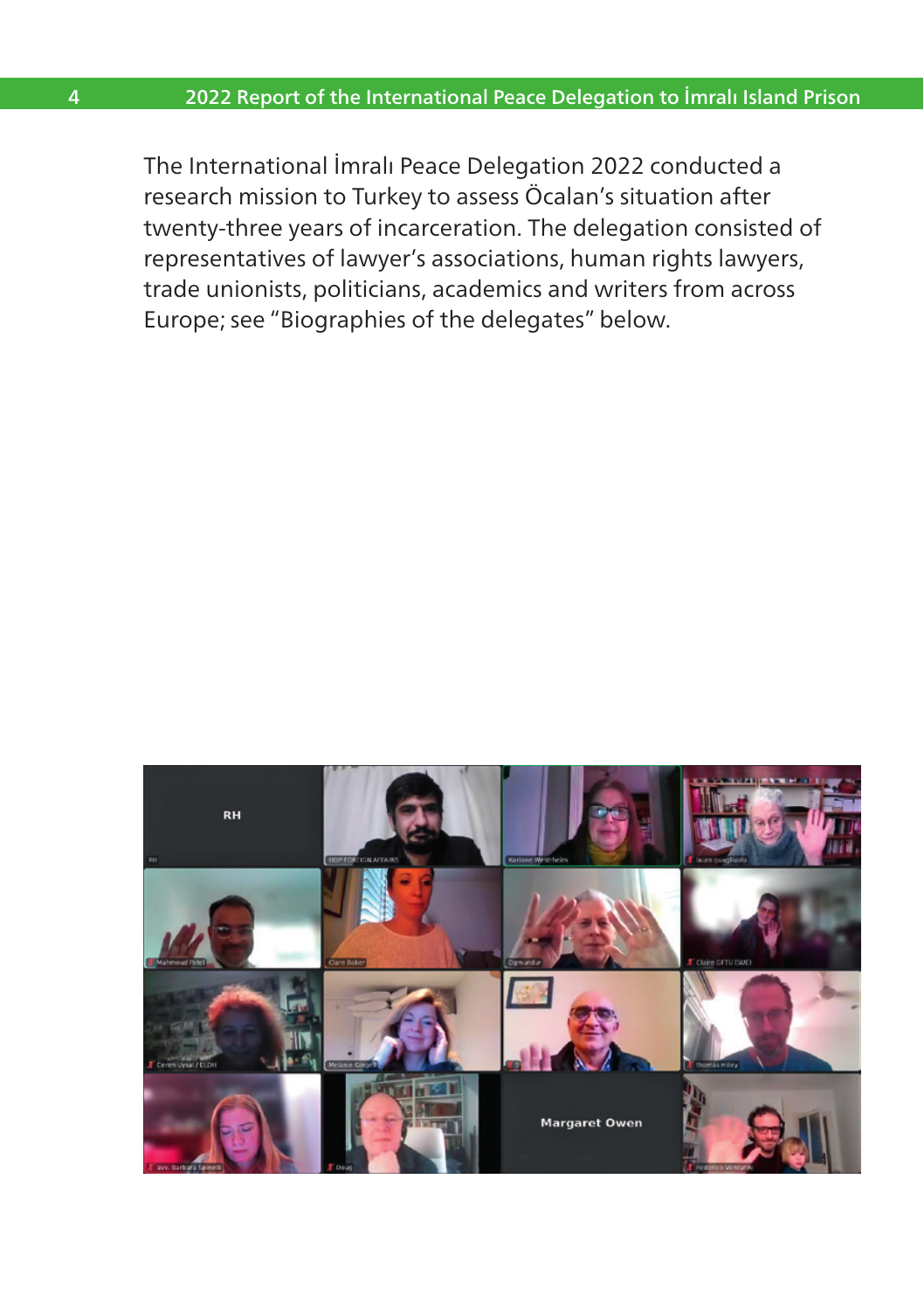# <span id="page-6-0"></span>**Background to Abdullah Öcalan's Abduction, Imprisonment and Isolation**

Abdullah Öcalan, founder of the Kurdistan Workers' Party (PKK), was abducted in Kenya on February 15, 1999, in a joint operation of the security services of Turkey, the US and Israel. Since then he has been held in the island prison of İmralı.<sup>3</sup>

The legality of this abduction and Mr. Öcalan's subsequent detention was interrogated by the European Court of Human Rights on numerous occasions from February 16, 1999, until its judgement, on May 12, 2005, when it was established that his fundamental rights had been violated, specifically under Articles 3, 5 and 6 of the European Convention on Human Rights. In particular it was determined that he had not been tried before an independent and impartial tribunal and, for that and other reasons, did not receive a fair trial.4

İmralı F Type High Security Closed Prison is an island prison built specifically for Abdullah Öcalan, in February 1999, in complete disregard for international law.

The prison has a special status and operates under an aggravated execution regime known as the "İmralı Isolation System". It is a highly restricted militarised zone, with a thousand troops deployed for complete air, land and sea surveillance in the area. The troops also served as guards at the prison with a single prisoner for twelve years, before the arrival of three additional prisoners.

<sup>3</sup> [http://freedom-for-Öcalan.com/english/download/the-Öcalan-case.pdf](http://freedom-for-ocalan.com/english/download/the-ocalan-case.pdf)

<sup>4</sup> https://hudoc.echr.coe.int/fre#{%22itemid%22:[%22001-69022%22]}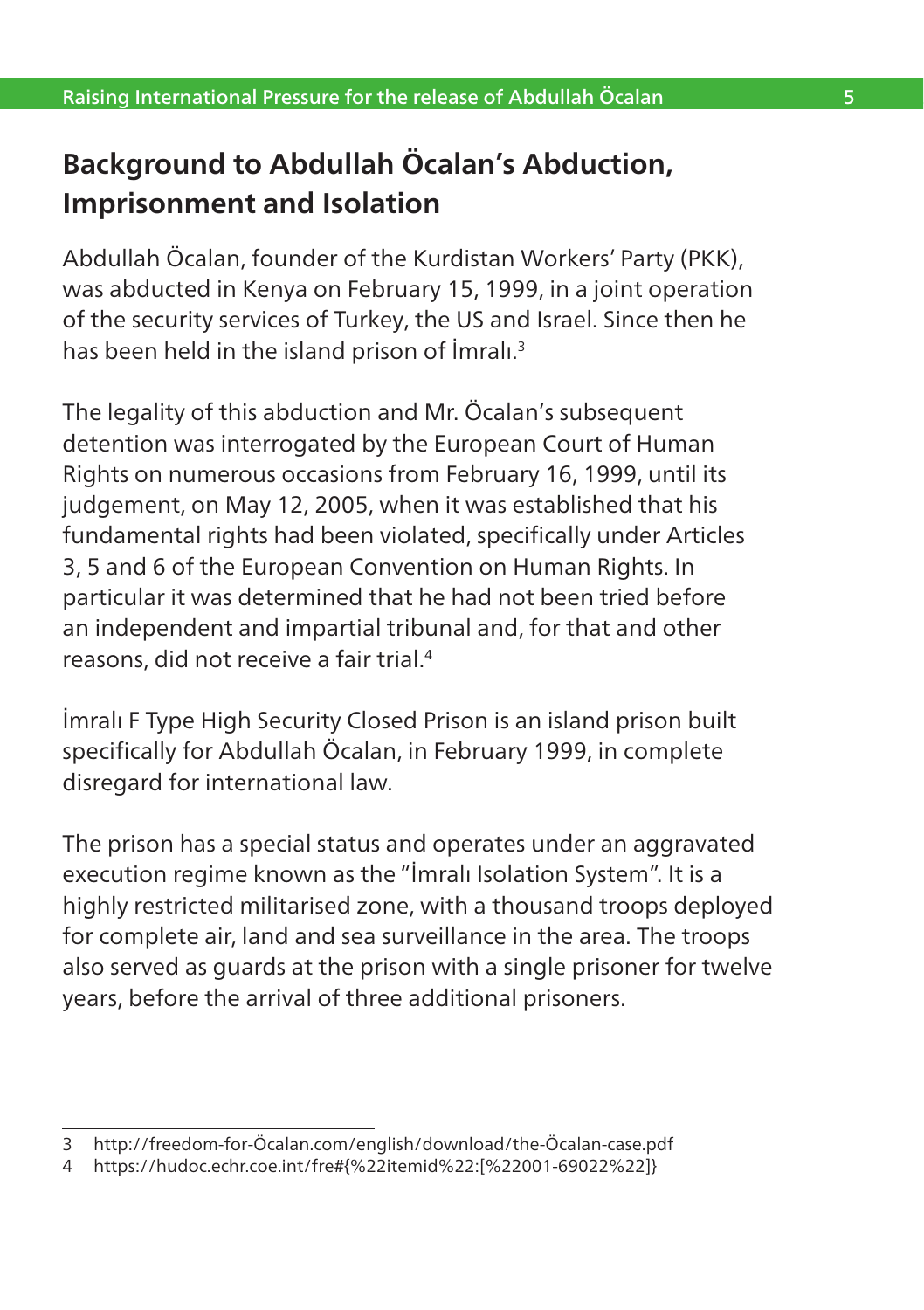According to early information, he was kept in a single thirteensquare-metre cell with a window that could only open a couple of centimetres. The cell was brightly lit twenty-four hours a day. Since 2013, there has been no reliable information about this precise detention conditions<sup>5</sup>

Under Turkish law, Öcalan should be allowed to see lawyers once a week and family, through a partition, once a month, but for years even these most minimum requirements have been flagrantly violated leaving this highly guarded prisoner in the most extreme conditions of any political prisoner in Europe.

In 2019, more than three thousand people, nine of whom died, went on hunger strike in various places around the world to protest for Mr. Öcalan's isolation conditions.

The International Initiative has documented violations committed against Abdullah Öcalan and other political prisoners in Turkey over the years and has made urgent appeals for an end to his isolation. It has also called upon the institutions of the Council of Europe (CoE) to investigate and issue a public statement about his conditions.

The Council of Europe Committee on the Prohibition of Torture (CPT) has visited Turkey twenty-nine times since 1999, including ten visits to İmralı prison. During its visit on May 6–19, 2019, it noted that "following the military coup attempt of July 15, 2016, a total ban on contact with the outside world (including correspondence) was imposed on all prisoners held at İmralı prison by the competent enforcement judge (and upheld by the appeal court), which resulted in a type of incommunicado imprisonment. As repeatedly

<sup>5</sup> [http://freedom-for-Öcalan.com/english/download/the-Öcalan-case.pdf](http://freedom-for-ocalan.com/english/download/the-ocalan-case.pdf)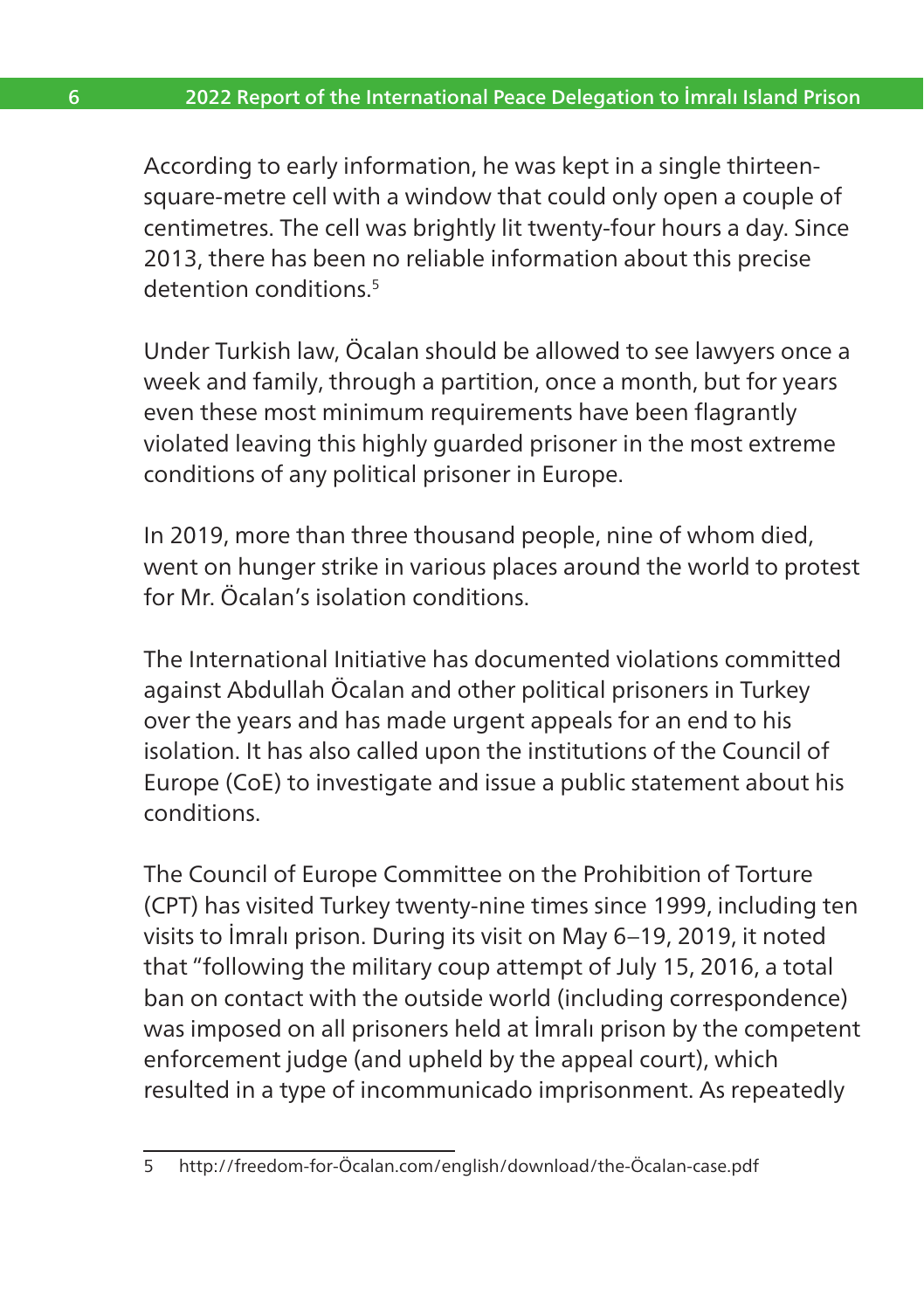stressed by the CPT in its dialogue with the Turkish authorities, such a state of affairs is not acceptable and clearly contravenes various relevant international human rights instruments and standards".

The CPT further noted the extreme isolation in İmralı prison, declaring that "solitary confinement", as practised on İmralı Island, is "not acceptable" and that steps must be taken to improve this situation "without further delay". Furthermore, it called upon "the Turkish authorities to carry out a complete overhaul of the detention regime".

The CPT also urges the Turkish authorities "to take the necessary steps to ensure that all prisoners at İmralı prison are effectively able, if they so wish, to receive visits from their relatives and lawyers. To this end, an end should be put to the practice of imposing a ban on family visits for 'disciplinary' reasons. Further, the Committee requests the Turkish authorities to provide—on a monthly basis an account of the visits which all prisoners held at İmralı prison have received from their family members and lawyers" (para. 51).<sup>6</sup>

These demands were completely ignored by the Turkish authorities. In fact, the Turkish government responded with bans on further visits, whether with family or lawyers, and the prohibition of telephone contact, further aggravating the isolation conditions.

In summary, Öcalan has been persecuted and tortured within the Turkish prison system for twenty-three years. He has endured conditions of extreme isolation. This level of isolation is recognised as torture by the United Nations (UN). His lawyers have worked tirelessly over the decades, leaving no avenue unexplored, but all

<sup>6</sup> <https://rm.coe.int/16809f20a1>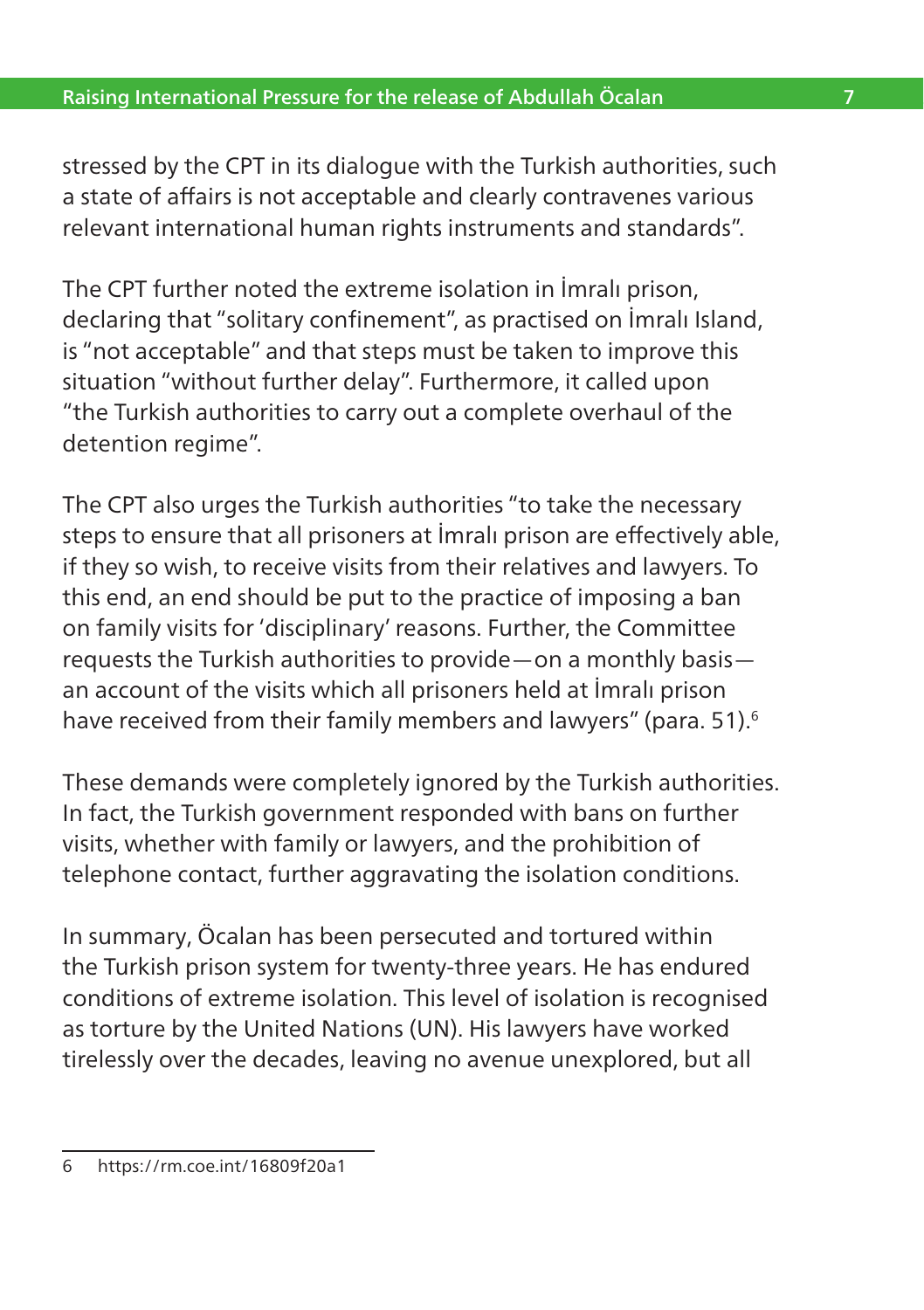applications have been rejected on overtly political grounds. There is not even a pretence that Öcalan will be granted a fair trial.

The Turkish state has failed to comply with numerous European Court rulings or to remedy the numerous violations of Öcalan's rights that it is guilty of. The conditions of Öcalan's detention constitute a clear and flagrant breach of the UN rules on detention<sup>7</sup>

<sup>7</sup> [https://www.unodc.org/documents/justice-and-prison-reform/Nelson\\_Mandela\\_](https://www.unodc.org/documents/justice-and-prison-reform/Nelson_Mandela_Rules-E-ebook.pdf) [Rules-E-ebook.pdf](https://www.unodc.org/documents/justice-and-prison-reform/Nelson_Mandela_Rules-E-ebook.pdf)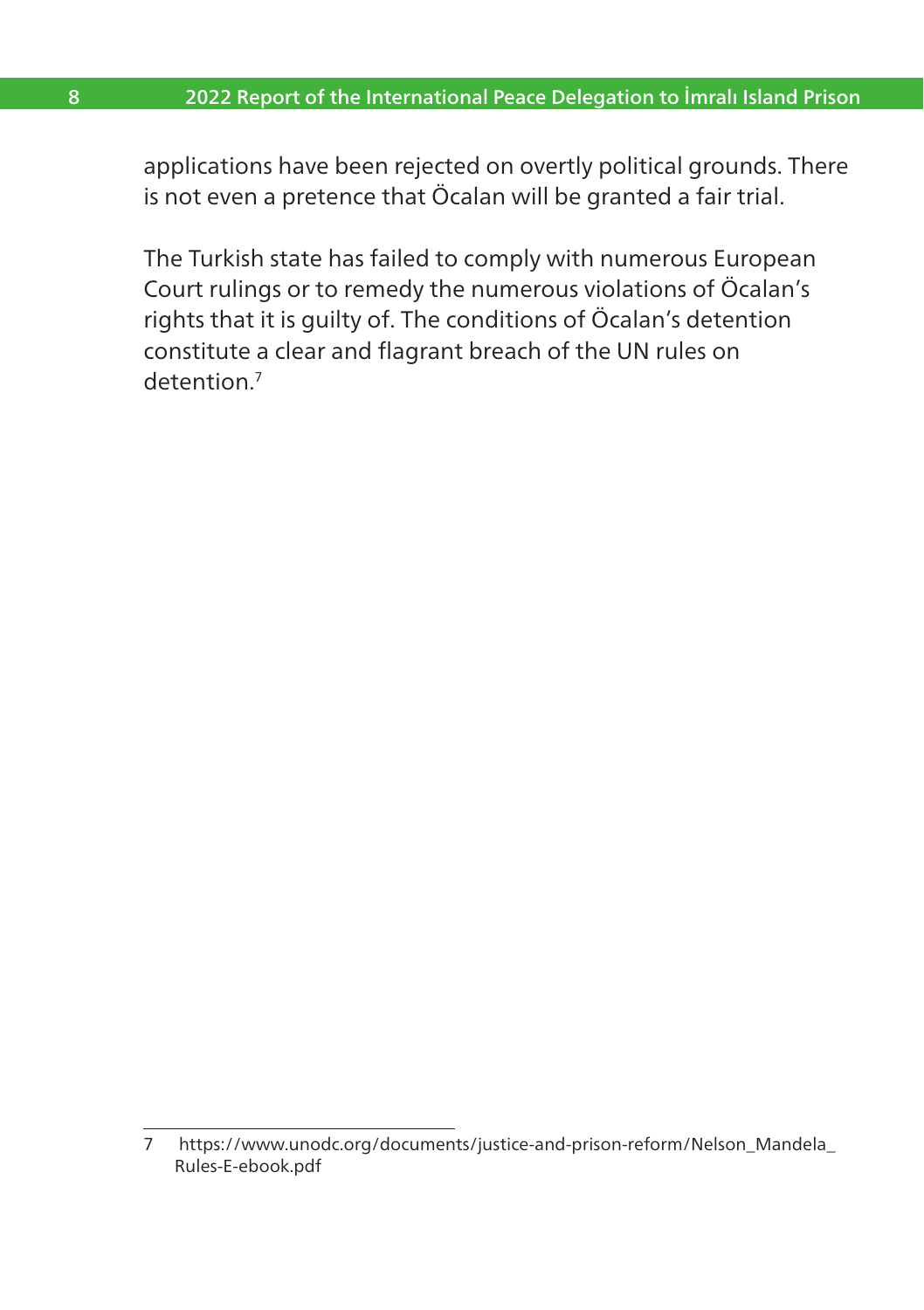## <span id="page-10-0"></span>**Legal Representation**

Öcalan has been represented by Asrın Law Office since his incarceration began.8 They have worked tirelessly to improve his prison conditions, making regular applications to domestic courts and to the European Court of Human Rights. They report the following history of his imprisonment:

- held in a solitary cell in İmralı prison since February 15, 1999;
- held as the only person in the prison for twelve years; subsequently held in solitary confinement for twenty-three hours a day on weekdays and twenty-four hours a day on weekends;
- his right to see his lawyers was restricted to one hour every week for the first twelve years, but he was constantly prevented from exercising this right;
- received only five visits from his lawyers from May to August 2019 and throughout the eleven-year period since July 27, 2011, with the last visit taking place on August 7, 2019;
- received five visits from his family members since 2014;
- last face-to-face contact was a visit by his brother on March 3, 2020;
- Placed two phone calls in the last twenty-three years, on April 27, 2020, and March 25, 2021, respectively;
- The phone call on March 25, 2021, was interrupted after a short time and could not be resumed; has not been heard from since.

<sup>8</sup> [https://www.freeocalan.org/articles/english/interview-with-ocalans-domestic](https://www.freeocalan.org/articles/english/interview-with-ocalans-domestic-lawyers-asrin-law-office)[lawyers-asrin-law-office](https://www.freeocalan.org/articles/english/interview-with-ocalans-domestic-lawyers-asrin-law-office)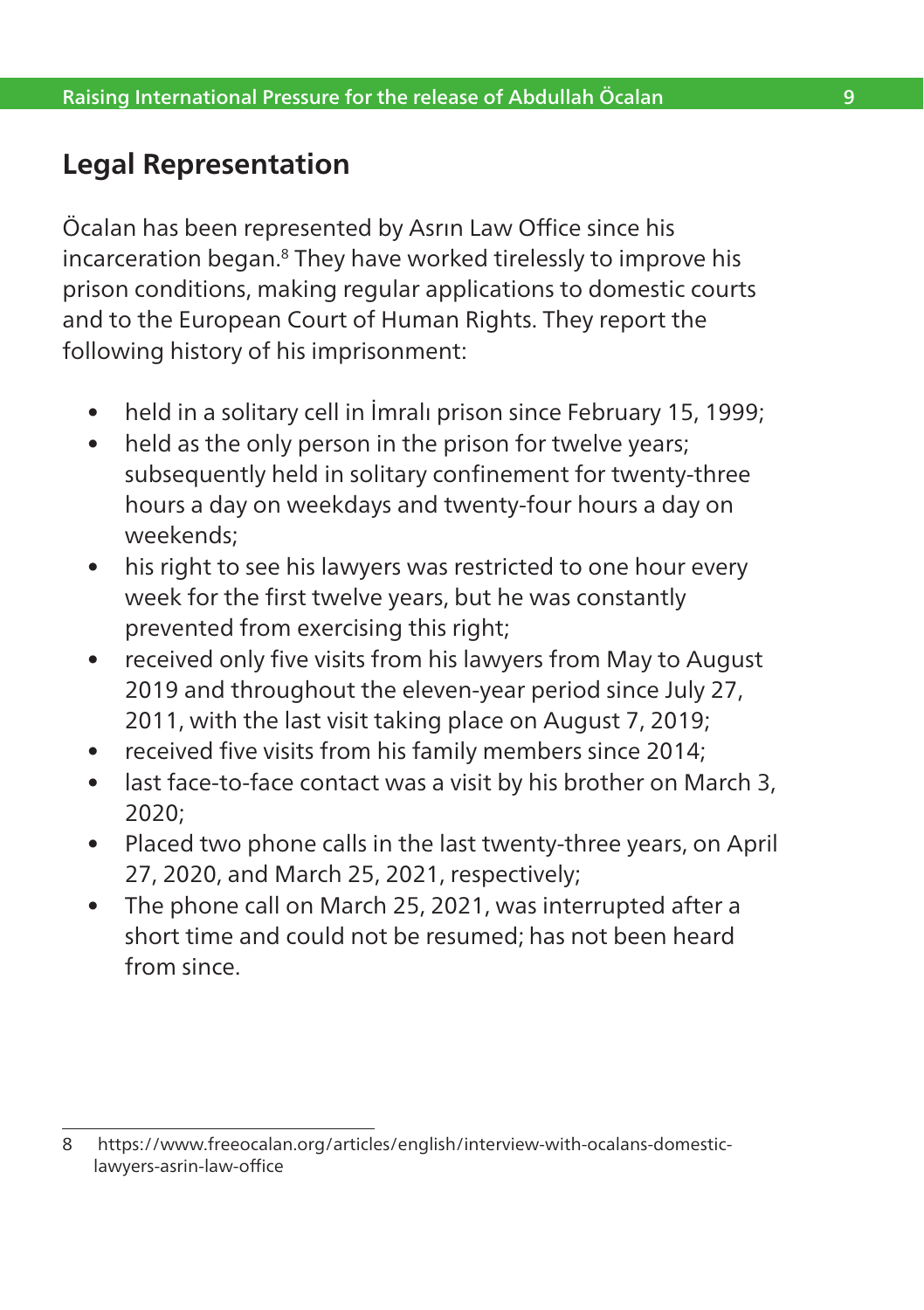# **Procedure followed by Asrın law office over the last year**

Throughout 2021, as in previous years, his legal guardian, his family members and his lawyers filed weekly visiting applications with the Bursa Chief Public Prosecutor's Office, which oversees affairs concerning İmralı Island prison. Similar applications were also made to the prison administration through the prosecutor's office. A total of seventy-one applications were made throughout the year, yet no replies were ever received from either body.

As no progress could be made through the usual avenues, an application was filed to the Bursa Judge's Office on March 30, 2021, requesting that Mr. Öcalan's right to receive visits from lawyers, family members and his legal guardian be respected, the barriers preventing lawyers from accessing possible files be lifted, the requirements of the right to counsel be fulfilled, the right to communicate by phone on a routine basis be guaranteed, in line with the legal definition, and that the existing barriers to the right to correspondence be removed to enable the applicants to send and receive letters.

This application was summarily dismissed on the grounds that a disciplinary penalty had been issued on January 29, 2021. This penalty was issued following a secret and illegal procedure and is indicative of the outrageous and egregious way in which applications and procedures on behalf of Mr. Öcalan are denied.

A second application was made on November 22, 2022, raising the fact that Mr. Öcalan is now being held incommunicado, completely deprived of all contact with the outside world and vulnerable to all manner of violations of his fundamental rights.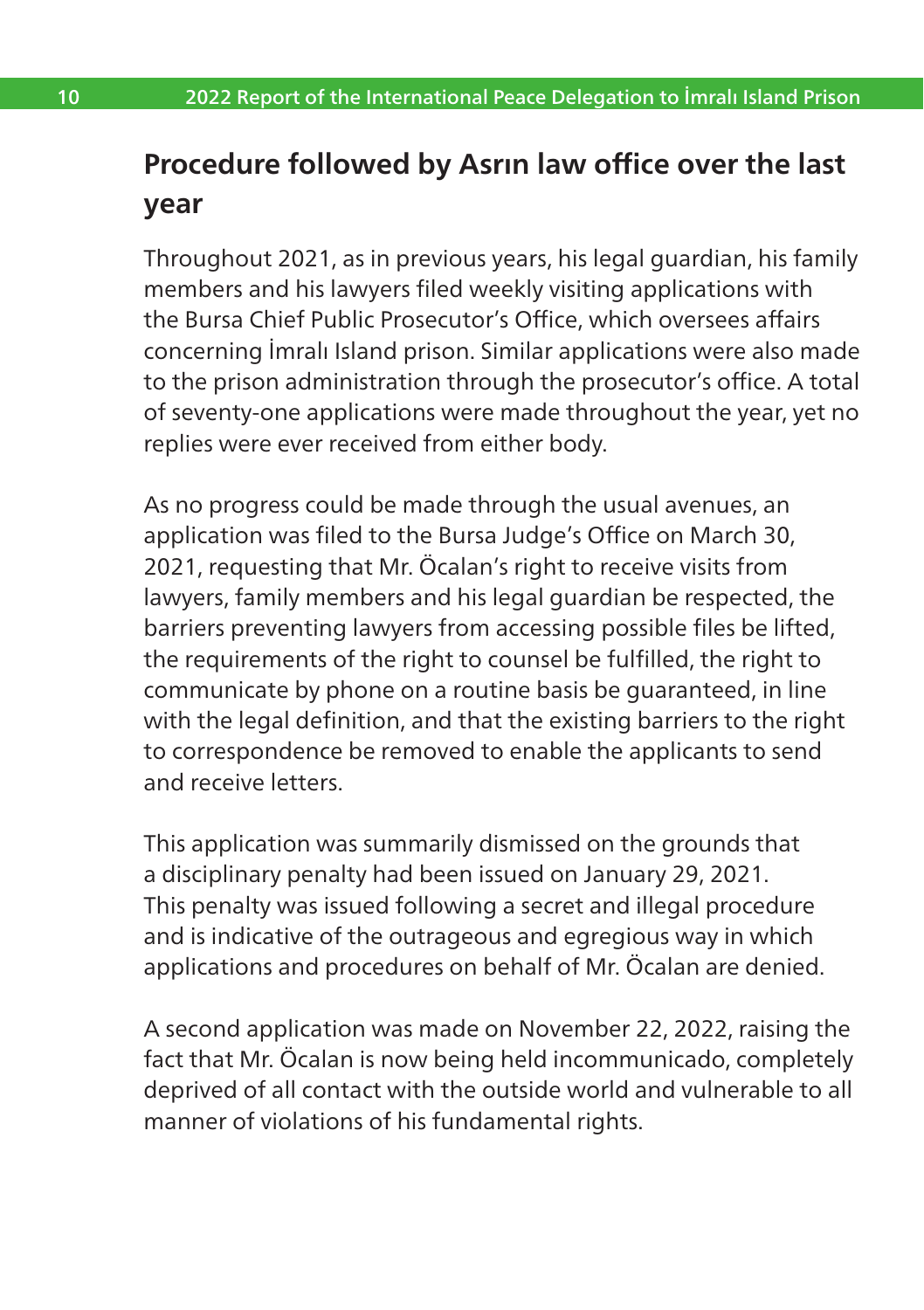<span id="page-12-0"></span>On December 24, 2021, an application was made to the Constitutional Court for an injunction against the illegal imposition of incommunicado conditions. The application was rejected on January 12, 2022, but only communicated to Asrın Law Office on January 31, 2022.

In summary, Öcalan has been persecuted and tortured within the Turkish prison system for twenty-three years. He has endured conditions of extreme isolation recognised as torture by the UN.9 His lawyers have worked tirelessly for decades, leaving no avenue unexplored, but all applications have been rejected on overtly political bases. There is not even the pretence of a fair and just process in this case.

<sup>9</sup> [https://news.un.org/en/story/2011/10/392012-solitary-confinement-should-be](https://news.un.org/en/story/2011/10/392012-solitary-confinement-should-be-banned-most-cases-un-expert-says)[banned-most-cases-un-expert-says](https://news.un.org/en/story/2011/10/392012-solitary-confinement-should-be-banned-most-cases-un-expert-says)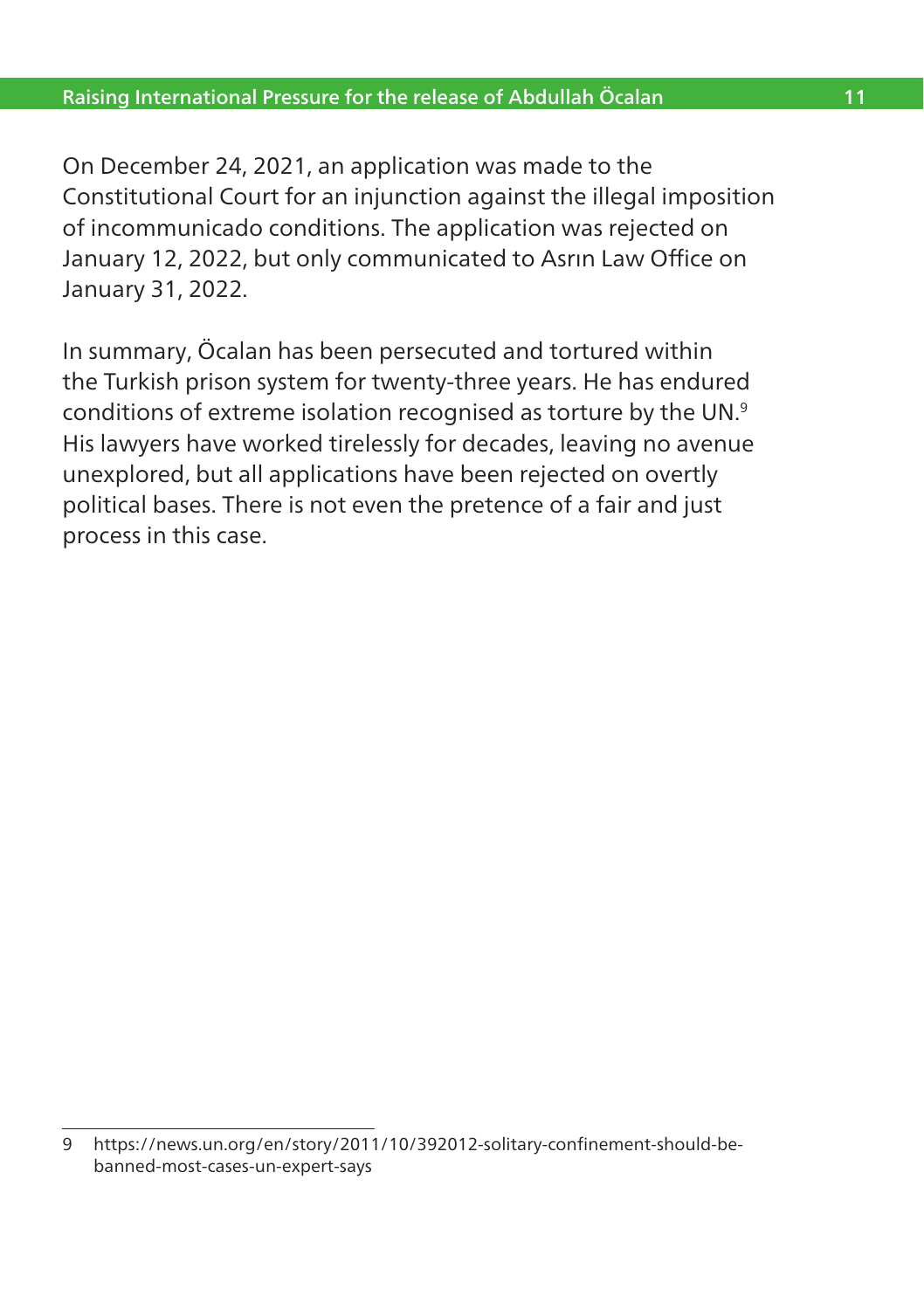## **Application by International Legal Organizations**

On May 26, 2021, a joint call to action and an application to the CPT was made by the Association of Lawyers for Freedom (ÖHD), the Progressive Lawyers' Association (ÇHD), the Human Rights Association (IHD), the Human Rights Foundation of Turkey (TİHV), the Society and Legal Research Foundation (TOHAV) and Civil Society in the Penal System (CISST). The institutions criticized the CPT for not visiting İmralı prison during its visit to Turkey on January 11–25, 2021. They called for the committee to follow up on implementation of the recommendations outlined in its report of August 5, 2020, and to again visit İmralı prison.10 A separate call to action was signed by 768 lawyers, including the members and executives of several bar associations, legal organizations, and human rights organizations.<sup>11</sup>

On April 5, 2022, Lawyers' Day in Turkey, the European Association of Lawyers for Democracy and World Human Rights (ELDH), the European Democratic Lawyers AED and Lawyers for Lawyers sent a petition to the CPT asking them to organize a follow-up visit to İmralı prison and, in particular, to review the government's refusal to permit lawyers to visit their clients.12 The banning of lawyers' visits to İmralı prison is in violation of the United Nations Standard Minimum Rules for the Treatment of Prisoners (Nelson Mandela Rules), updated in 2015, the CPT's own recommendations and the Execution Law of Turkey (Law no. 5275). States have an obligation to guarantee rights to detainees without regard to their identity or length of sentence. The ban also violates the rights and privileges

12 [https://eldh.eu/en/2022/04/petition-to-the-cpt-follow-up-visit-to-imrali-prison](https://eldh.eu/en/2022/04/petition-to-the-cpt-follow-up-visit-to-imrali-prison/)

<sup>10</sup> [https://www.medyahaber.info/ohd-ihd-tihv-tohav-cisst-ve-chd-cptye-derhal](https://www.medyahaber.info/ohd-ihd-tihv-tohav-cisst-ve-chd-cptye-derhal-harekete-gec-cagrisi)[harekete-gec-cagrisi](https://www.medyahaber.info/ohd-ihd-tihv-tohav-cisst-ve-chd-cptye-derhal-harekete-gec-cagrisi)

<sup>11</sup> [https://www.evrensel.net/haber/433766/768-avukat-ocalanin-avukatlariyla](https://www.evrensel.net/haber/433766/768-avukat-ocalanin-avukatlariyla-gorusme-talebinin-karsilanmasini-istedi)[gorusme-talebinin-karsilanmasini-istedi](https://www.evrensel.net/haber/433766/768-avukat-ocalanin-avukatlariyla-gorusme-talebinin-karsilanmasini-istedi)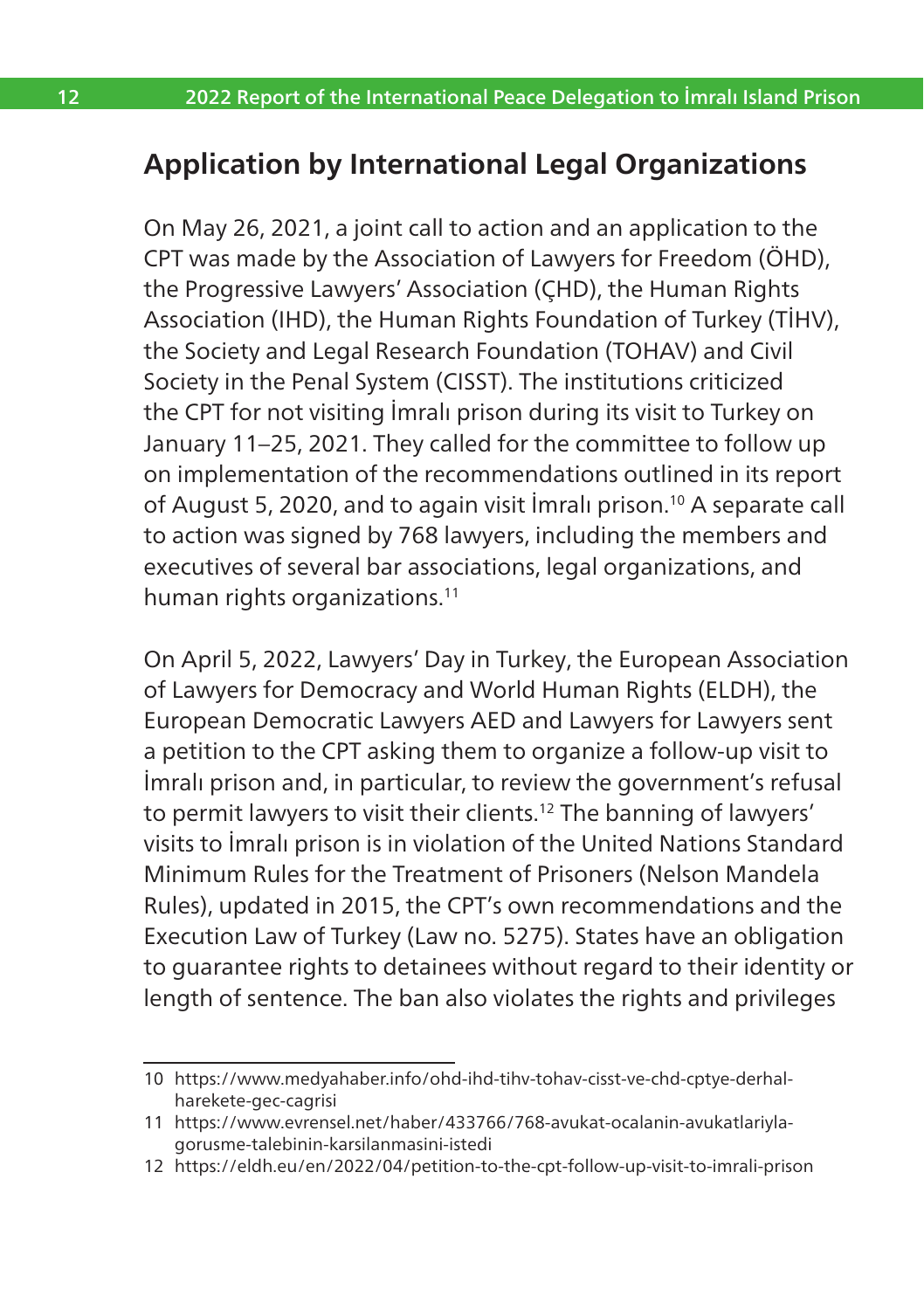#### <span id="page-14-0"></span>Raising International Pressure for the release of Abdullah Öcalan 13

of lawyers, as specified in the United Nations Basic Principles on the role of lawyers, in particular principles 8 and 16.13

In addition, many human rights organizations released statements critical of the harsh isolation conditions in İmralı Island prison and undertook different initiatives to bring the detention conditions into line with human rights obligations.

Despite clear recommendations from the CPT and the mobilisation of civil society, the government of Turkey has failed to comply with its international obligations and to remedy the numerous violations that have been identified.

<sup>13</sup> [https://www.ohchr.org/en/instruments-mechanisms/instruments/basic-principles](https://www.ohchr.org/en/instruments-mechanisms/instruments/basic-principles-role-lawyers)[role-lawyers](https://www.ohchr.org/en/instruments-mechanisms/instruments/basic-principles-role-lawyers)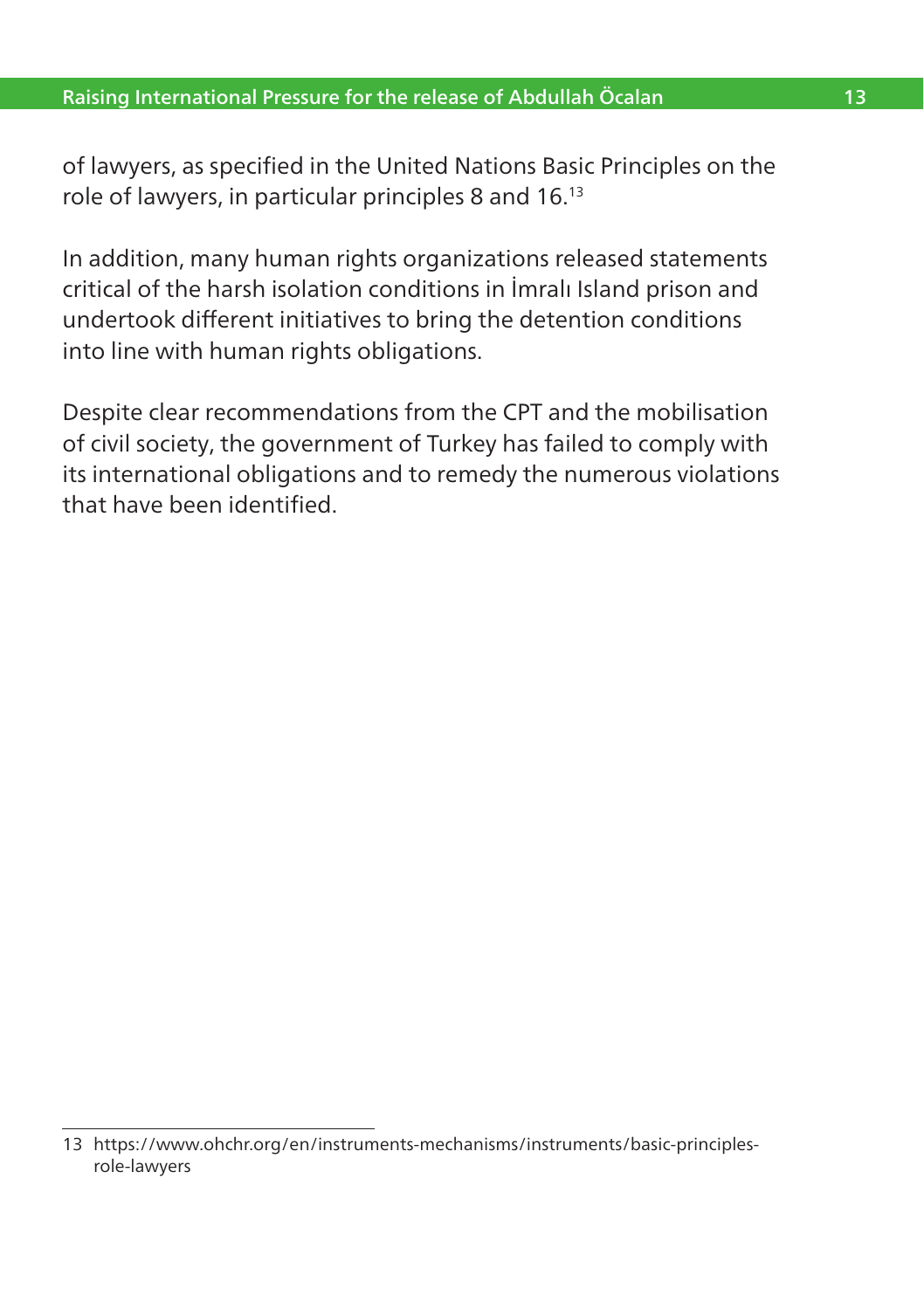# **The Current Situation in Turkish Prisons and the Use of Torture by the Turkish State**

The delegation was informed repeatedly that the situation in jails in Turkey had deteriorated significantly over the last year, with approximately 104 inmates dying prematurely, and that the prison population had increased by an extraordinary 89.3 per cent over the last decade.14 Turkey had the second-highest incarceration rate after Russia of the forty-seven CoE countries in 2021, with 325 prisoners per 100,000 inhabitants. The CoE report also showed that Turkey had the sixth most crowded prisons in Europe, with 108 inmates per 100 available places, on January 31, 2021, and a ratio of inmates per prison staff member being 3.9, the highest figure among the forty-seven countries.<sup>15</sup>

Turkey also has the highest number of prisoners convicted of terrorism in Europe, according to the 2021 CoE Annual Penal Statistics on Prison Populations report, better known as SPACE I, Nordic Monitor reported.16According to SPACE I data, 32,006 people are currently behind bars for terrorism-related crimes, and 30,555 of these people, or 95 per cent, are in Turkish prisons.17

The Free Lawyers Association (FLA) flagged a potential practical deterioration. There is a sense that preparations are underway to legalise hitherto illegal practices. Monitoring boards whose role is to review the cases of those with aggravated life sentences have, instead, been imposing even more punitive conditions on prisoners,

<sup>14</sup> [https://wp.unil.ch/space/space-i/annual-reports](https://wp.unil.ch/space/space-i/annual-reports/)

<sup>15</sup> [https://stockholmcf.org/number-of-inmates-in-turkish-prisons-hits-record-high-of-](https://stockholmcf.org/number-of-inmates-in-turkish-prisons-hits-record-high-of-314k-at-end-of-march/)[314k-at-end-of-march](https://stockholmcf.org/number-of-inmates-in-turkish-prisons-hits-record-high-of-314k-at-end-of-march/)

<sup>16</sup> [https://stockholmcf.org/turkey-home-to-95-of-prisoners-convicted-of-terrorism-in](https://stockholmcf.org/turkey-home-to-95-of-prisoners-convicted-of-terrorism-in-europe-report/)[europe-report](https://stockholmcf.org/turkey-home-to-95-of-prisoners-convicted-of-terrorism-in-europe-report/)

<sup>17</sup> <https://www.bbc.co.uk/news/world-europe-55407129>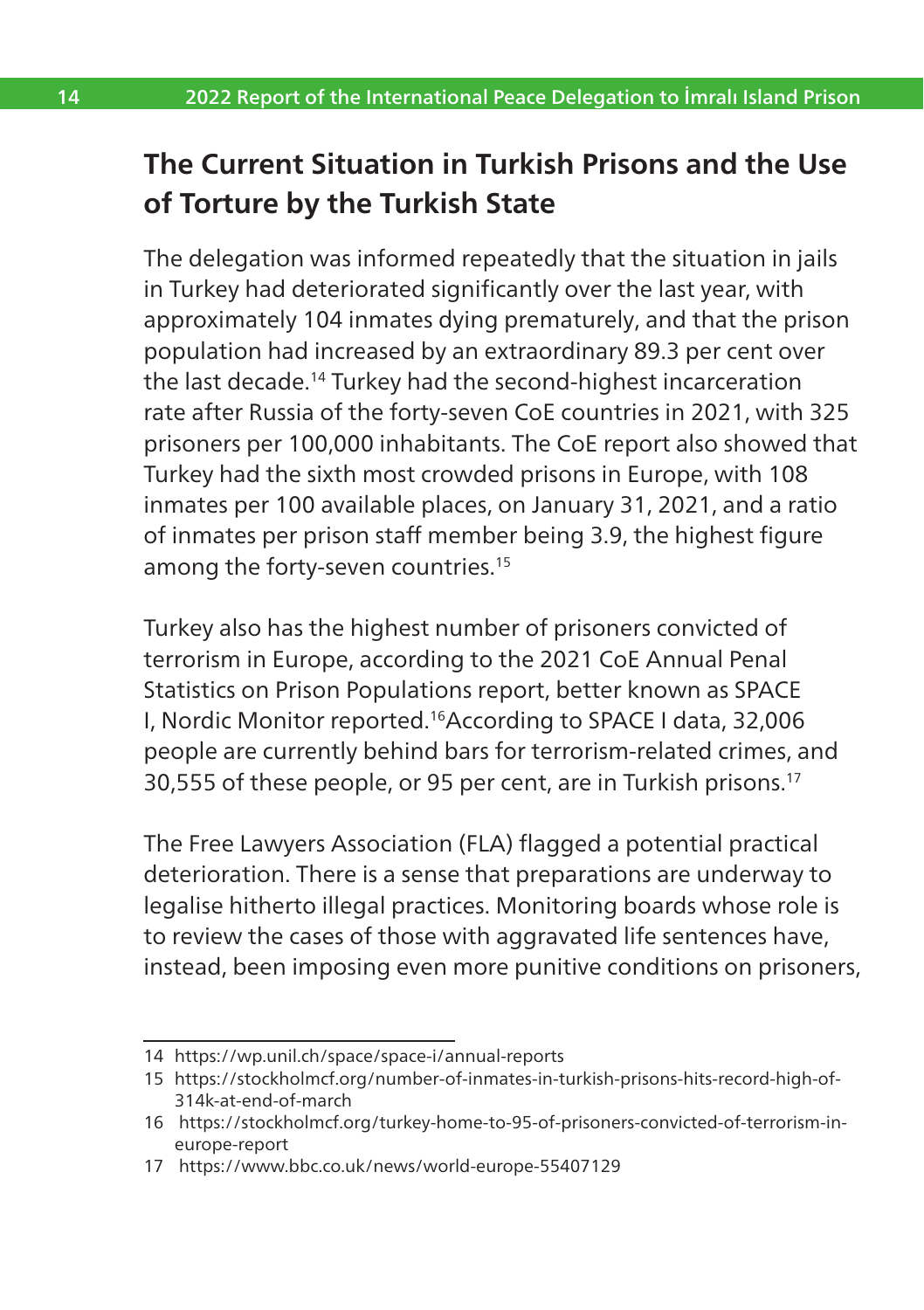<span id="page-16-0"></span>such as requiring them to attend religious classes and demanding that a certain behavioural etiquette be followed, which is seen as deeply problematic. The kinds of punitive behaviour that have in the past only been seen in İmralı are now becoming common practice in all prisons.

A representative of FLA said: "Isolation has become generalised across the prison population of Turkey. All oppositional voices have been gagged. The CPT came to visit Diyarbakir but despite a declaration by 750 lawyers they have totally failed to respond. We get no feedback from international organisations".

Torture is endemic in detention centres with reports of a noticeable increase in the case of political detainees. The delegation was given details of the high-profile case of Garibe Gezer, who was systematically tortured and sexually assaulted in the Kandıra No. 1 Type F High Security Prison in western Turkey. She died in February 2022. According to prison authorities, Gezer took her own life. The autopsy was conducted in the absence of her lawyers.

Torture has become the state's knee-jerk reaction to political opposition in its detention centres, and the delegation heard that conditions in Turkish prisons for prisoners of conscience have deteriorated significantly, with sick prisoners going untreated, being held incommunicado in solitary confinement and being subject to abuse and humiliation. These practices flourish within a culture of arbitrary arrest and in the absence of fair trials.

Allegations of serious brutality and human rights abuses by the authorities never reach the courts, which, in effect, means that the military and police are granted immunity. For example, no progress has been made in the prosecutor's investigation in the case of Osman Şiban and Servet Turgut, two Kurdish men detained by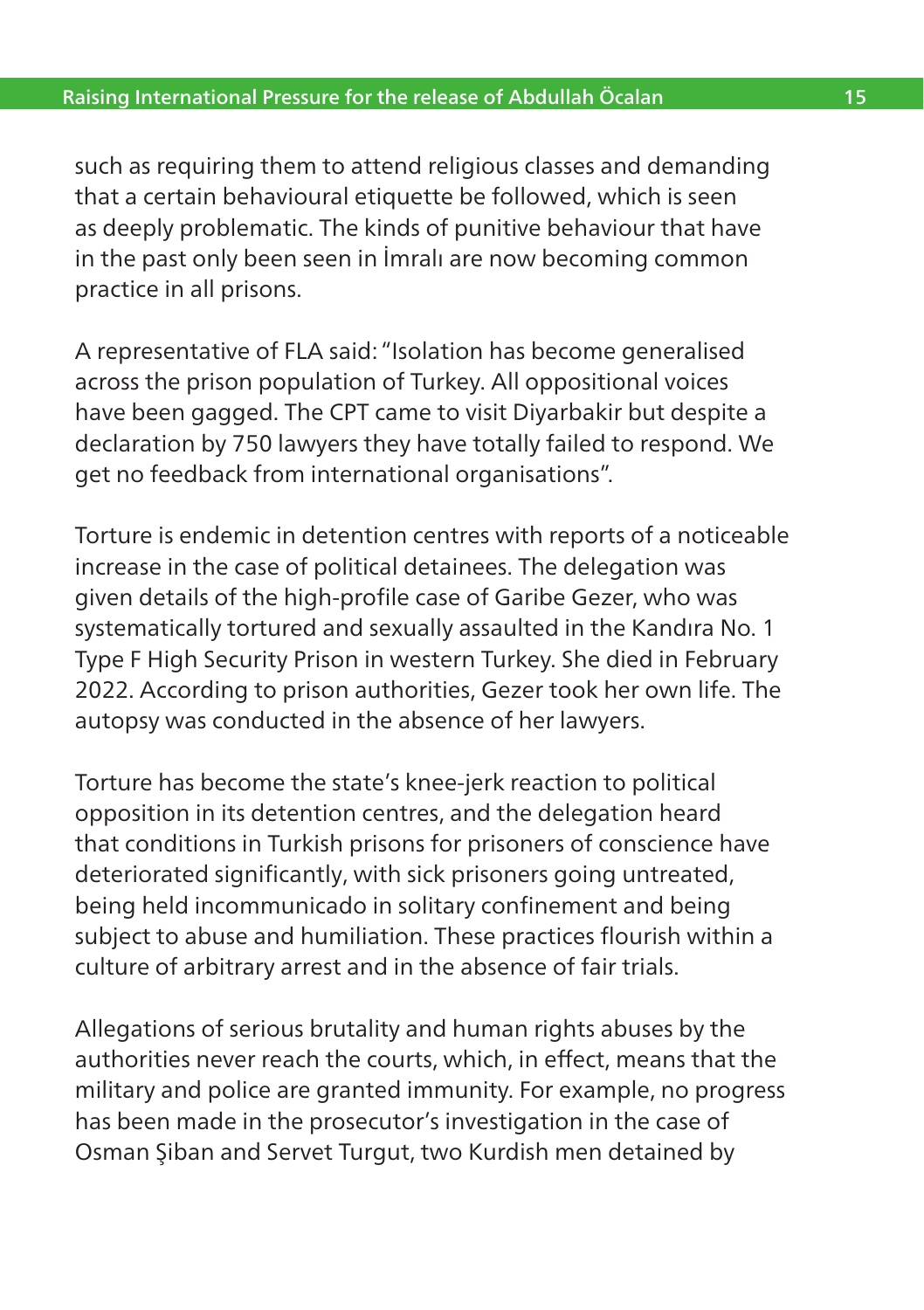military personnel in September 2020, thrown out of a helicopter and later found by their families seriously injured in hospital. Turgut died of his injuries.

The prohibition of torture under international law is absolute and non-derogable. It is enshrined in a plethora of international instruments, including the European Convention on Human Rights, to which Turkey is a signatory. There is also a guarantee against torture in Turkey's constitution. Turkey has an urgent duty to bring these practices to an end and to punish the perpetrators.

The delegation was told: "If we want to change the prison regime in Turkey then we need more democracy. And if we want more democracy in Turkey, we have to focus on İmralı. This mutual relationship is significant. Mr. Öcalan has a very important role in the solution of all these issues. His huge impact and his ideas are significant for peace and for solving all these problems".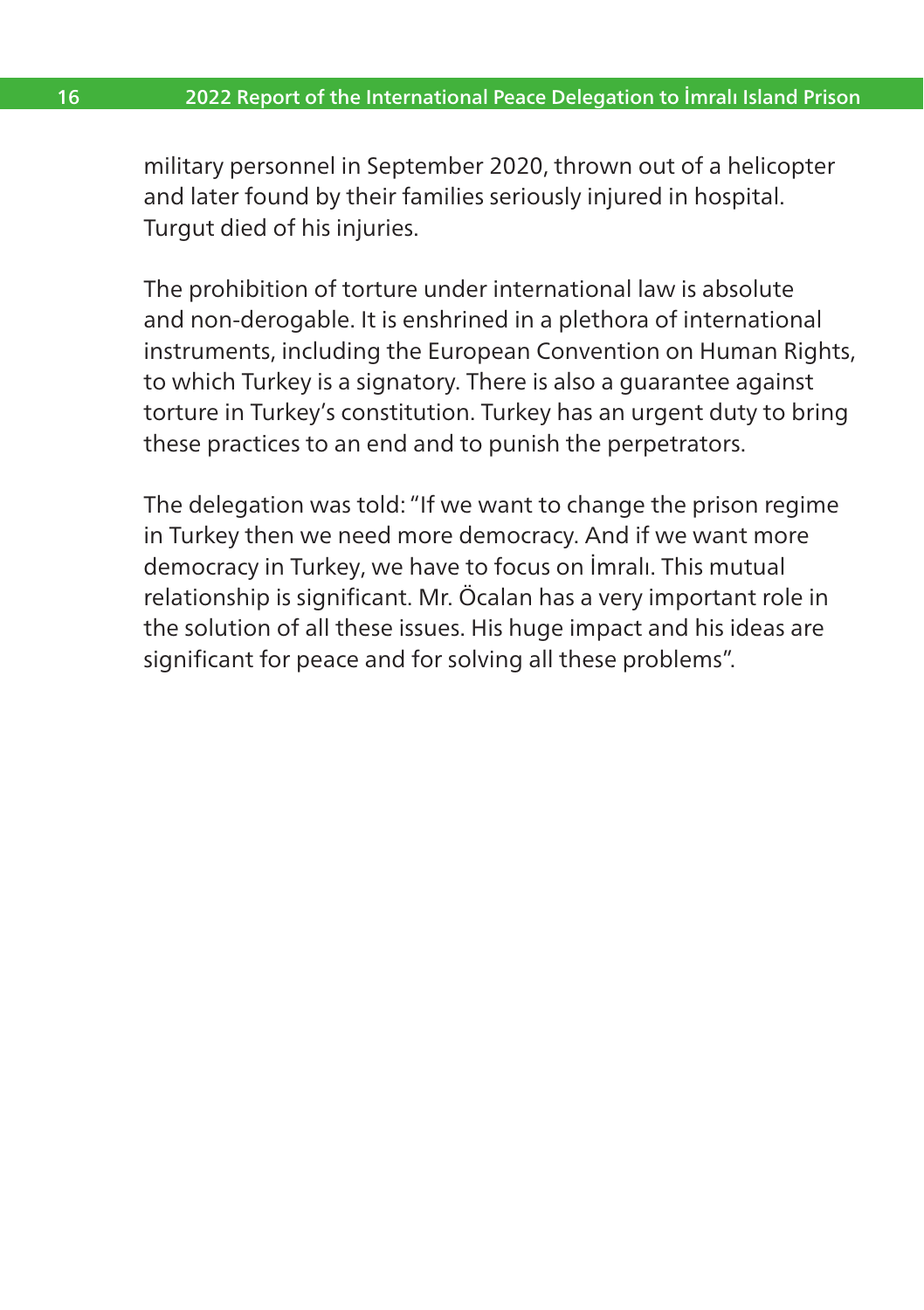# **Political Prisoners and Attacks on Kurdish Political Prisoners**

The co-chair of the Democratic Society Congress (DTK) brought greetings to the delegation from Leyla Güven,<sup>18</sup> the prominent Kurdish politician sentenced to twenty-two years in prison in December 2020, solely for making critical remarks concerning the Turkish invasion of Syria, in 2018. He told the delegation that "since 2021, things have become so much harder and there are mounting violations. We are facing war all over Rojava, with our political movement intimidated and harassed. In Turkey, Kurdish youth are under immense pressure, with people being killed with impunity, heavy armed vehicles being used in the streets against civilians and our youth pushed into the drug trade and prostitution. The pressures are increasing massively". It is clear that the kind of isolation imposed on Öcalan is deepening across the country. "Öcalan has a democratic solution for the country, but all the international human rights institutions and all the regional bodies are silent".

The co-chair of the People's Democratic Congress (HDK) explained, "The legal and political dimension has changed for the worse over the last year. Political prisoners are now dying in jail. It is reminiscent of the violations in Palestinian prisons".

The delegation was given details of the case of Aysel Tuğluk, a Kurdish politician and human rights lawyer. She was arrested in December 2016, while serving as the co-chair of the People's Democratic Party (HDP), and sentenced to ten years in prison on terrorism charges on the basis of her activities as a politician, public speeches she delivered and her attendance at funerals of PKK

<sup>18</sup> <https://www.bbc.co.uk/news/world-europe-55407129>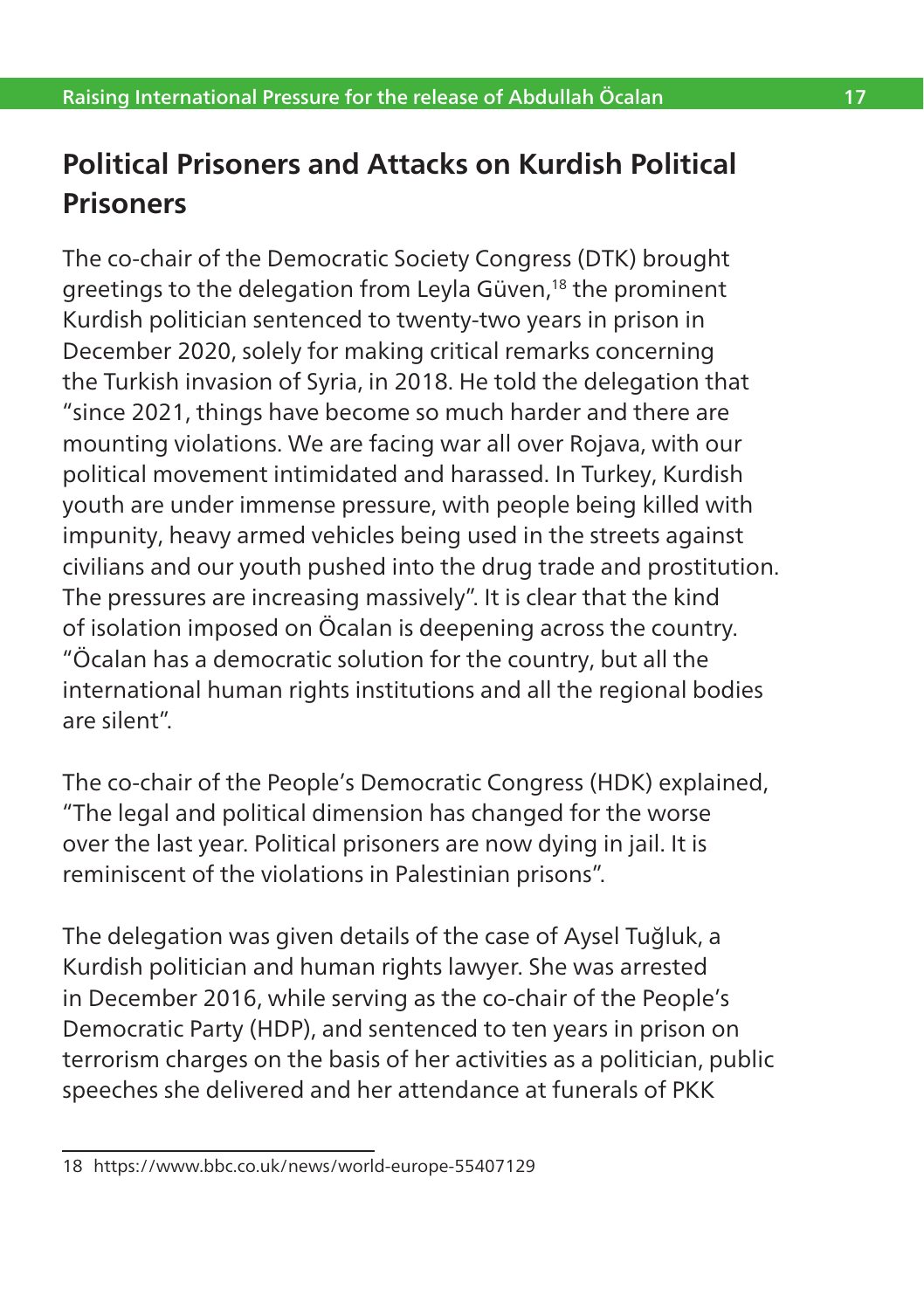<span id="page-19-0"></span>members. This is part of a pattern of politically motivated judicial harassment of opposition politicians, particularly HDP members, by Turkish authorities that aims to obstruct the HDP's legitimate activities.

Ms. Tuğluk has been diagnosed with dementia, and medical reports have demonstrated that she is not healthy enough to survive under the prison conditions in the Kocaeli F-Type Prison. Nonetheless, her imprisonment continues even as her health rapidly deteriorates.

Providing additional information on systemic issues concerning the treatment of prisoners in Turkey, a letter signed by forty-three bar associations and lawyers and human rights organizations from throughout Turkey and across the world addressed to the UN Special Rapporteur on Torture and other Cruel, Inhuman or Degrading Treatment or Punishment, the UN Special Rapporteur on the Independence of Judges and Lawyers, the UN Special Rapporteur on the Situation of Human Rights Defenders, the UN Working Group on Arbitrary Detention, the UN Special Rapporteur on the Right of Everyone to the Enjoyment of the Highest Attainable Standard of Physical and Mental Health and the UN Special Rapporteur on Minority Issues, urged the Turkish government to immediately release Aysel Tuğluk and all seriously ill prisoners, in keeping with both domestic laws and international standards with regard to the treatment of prisoners.<sup>19</sup> They have yet to receive a response.

The HDP co-chairs described how their democratically elected representatives have been purged and imprisoned. The policy of isolation being brought to bear on Öcalan is now also used

<sup>19</sup> [https://www.fidh.org/en/region/europe-central-asia/turkey/turkey-must](https://www.fidh.org/en/region/europe-central-asia/turkey/turkey-must-immediately-release-aysel-tugluk-and-other-severely-ill)[immediately-release-aysel-tugluk-and-other-severely-ill](https://www.fidh.org/en/region/europe-central-asia/turkey/turkey-must-immediately-release-aysel-tugluk-and-other-severely-ill)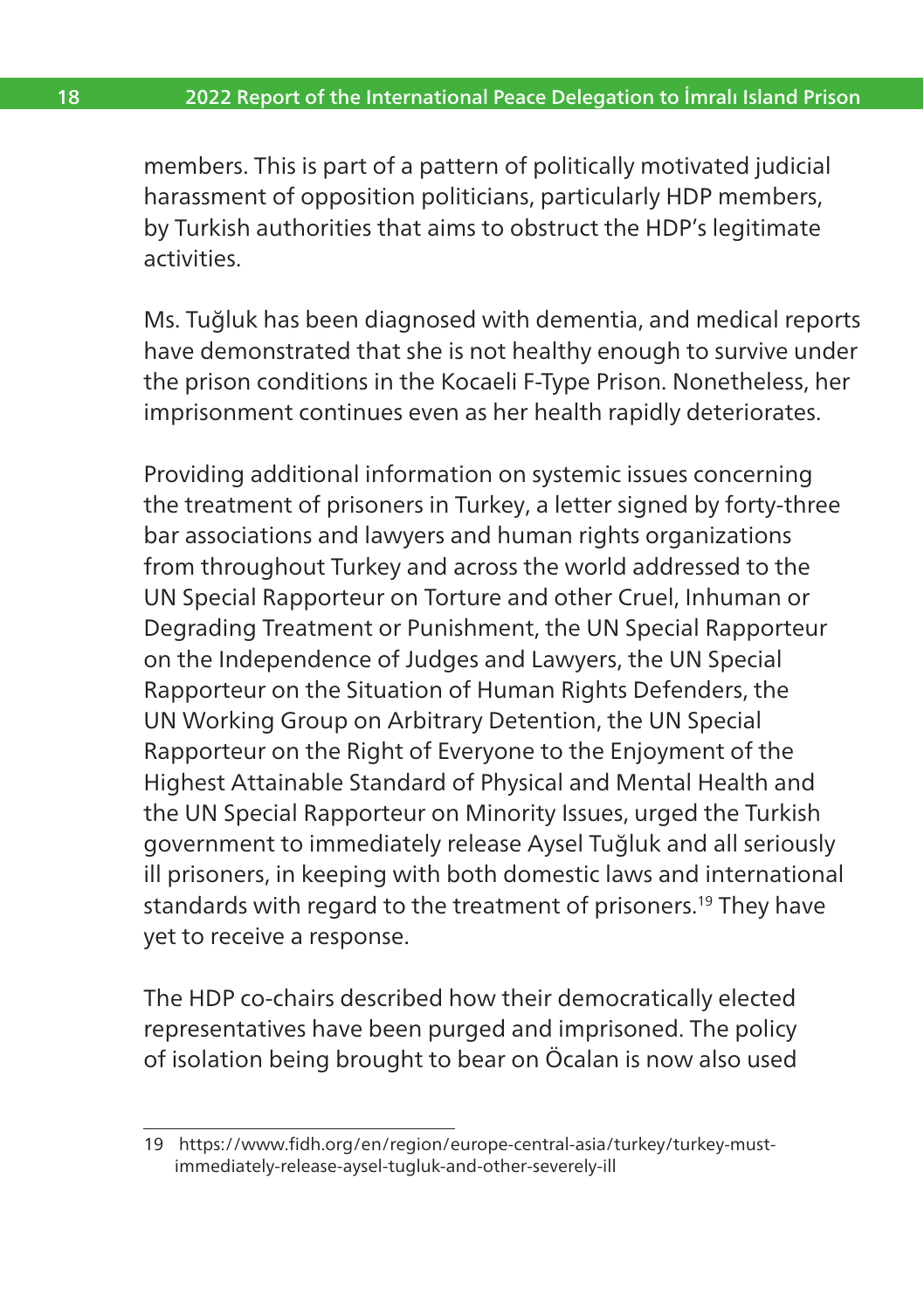against the HDP, the third largest political party in Turkey. The state prosecutorial service has asked the courts to ban 687 identified HDP members, including current and former members of parliament and hundreds of party officials, from political life for five years and to cut the treasury funding that the HDP, like other parties, is entitled to. The evidence cited includes speeches and political activities by parliamentary deputies at various points over the eight years of the HDP's existence.

There have been numerous physical attacks on HDP offices across the country, most notably in June 2021 in the western province of İzmir, where a gunman shot dead HDP worker Deniz Poyraz. The trial of the alleged perpetrator, Onur Gencer, a man with reputed to have links to a right-wing militia in Syria, is currently taking place in İzmir<sup>20</sup>

Now two major lawsuits are underway against the HDP, one to close the party down altogether and the other to criminalise and imprison over a hundred members. The move by the chief prosecutor of the Court of Cassation on March 17, 2021, to close the HDP came shortly after Parliament expelled HDP deputy Ömer Faruk Gergerlioğlu on the pretext of a conviction related a social media post. Gergerlioğlu's expulsion was really in reprisal for his consistent focus on the thousands of victims of Erdoğan's human rights crackdown. The effort to close the HDP targets the rights of millions of Kurdish voters and subverts the principle of parliamentary democracy.21

<sup>20</sup> <https://nrttv.com/En/detail6/2082>

<sup>21</sup> [https://www.hrw.org/news/2021/03/24/turkey-erdogans-onslaught-rights-and](https://www.hrw.org/news/2021/03/24/turkey-erdogans-onslaught-rights-and-democracy)[democracy#](https://www.hrw.org/news/2021/03/24/turkey-erdogans-onslaught-rights-and-democracy)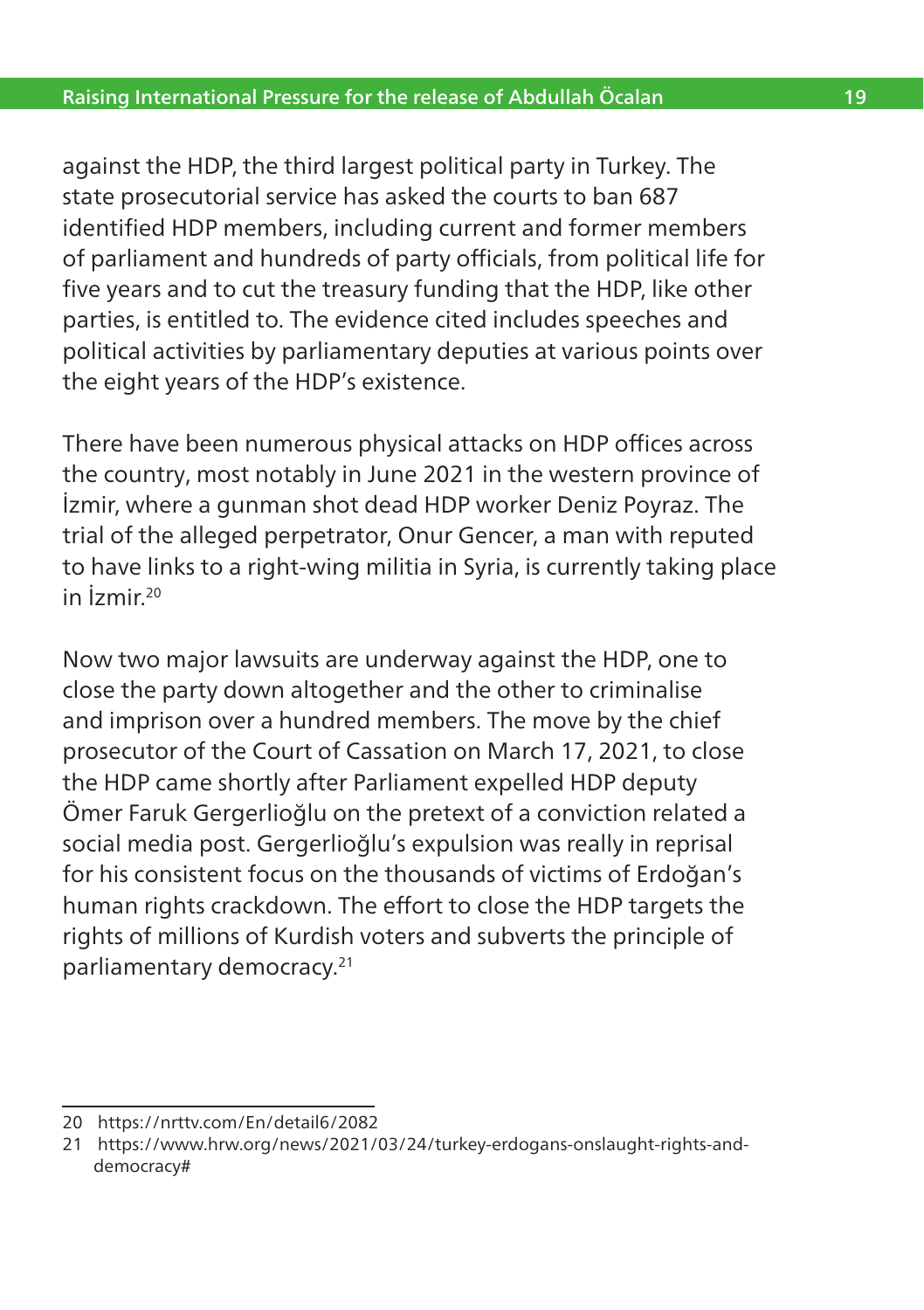Meanwhile, in what is known as the "Kobani trial" 108 Kurdish politicians are on trial in a case that is politically motivated revenge for their alleged roles in protests in 2014, sparked by the attempted ISIS takeover of the Syrian border town of Kobani. Prosecutors are seeking multiple life sentences and thousands of years in prison.<sup>22</sup>

The co-chair of the HDP said, "We will stand firm. The legal case will take place in the summer, and there will probably be a finding against us, but we will continue campaigning, and we will find some way to win and to keep our message alive".

The first parliamentary co-chair of the HDP, Selahattin Demirtaş, remains in prison, despite a binding European Court of Human Rights rulings for his release. In its September session, the Council of Europe's Committee of Ministers reiterated its call for his immediate release. However, Turkey continues to defy this order.

<sup>22</sup> [https://www.theguardian.com/world/2021/apr/26/turkey-puts-108-kurdish](https://www.theguardian.com/world/2021/apr/26/turkey-puts-108-kurdish-politicians-on-trial-over-2014-kobani-protests)[politicians-on-trial-over-2014-kobani-protests](https://www.theguardian.com/world/2021/apr/26/turkey-puts-108-kurdish-politicians-on-trial-over-2014-kobani-protests)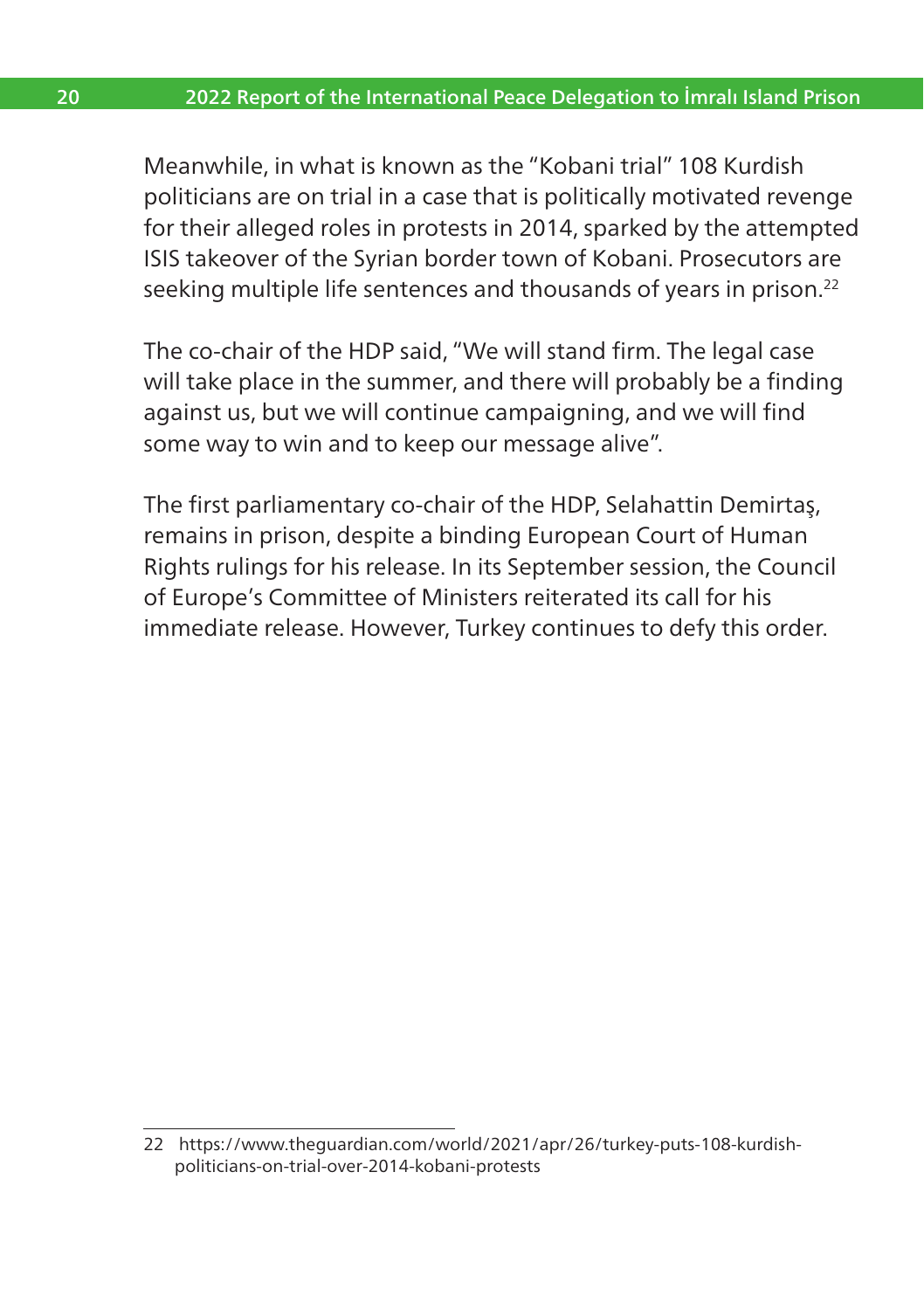# <span id="page-22-0"></span>**Attacks on the Women's Movement and Women's Rights**

A representative of the Free Women's Association (TJA) explained that slowly and with stealth the kind of isolation imposed on Öcalan has become the standard approach in Turkey. She had just been released from prison herself, having been convicted of trumped up charges under the terrorism legislation. She told the delegation, "There have been unbelievable ramifications for the Kurdish women's movement. The government is acting illegally. All our women's activities and institutions have been shut down under the emergency decrees. Dozens of our activists are in prison and put under isolation. In the last two months, eight people have died in prison, primarily the result of a lack of treatment when people who fall ill in prison. They refuse to release or to treat ill prisoners. At least six hundred political prisoners suffer from serious health conditions. We fear for their lives. This isolation is being pumped through the veins of our society into every limb".

Women's achievements are not recognised, and great efforts are underway to turn back the clock on women's rights. On March 19, 2021, for example, the president issued a decree suddenly withdrawing Turkey from the CoE's Convention on Preventing and Combating Violence Against Women and Domestic Violence, known as the Istanbul Convention, a ground-breaking treaty strongly supported by the women's rights movement in Turkey. This makes Turkey the first CoE member to ever withdraw from an international human rights treaty.

Many of those who spoke to the delegation were deeply concerned by the tactics that were being used against them. For example,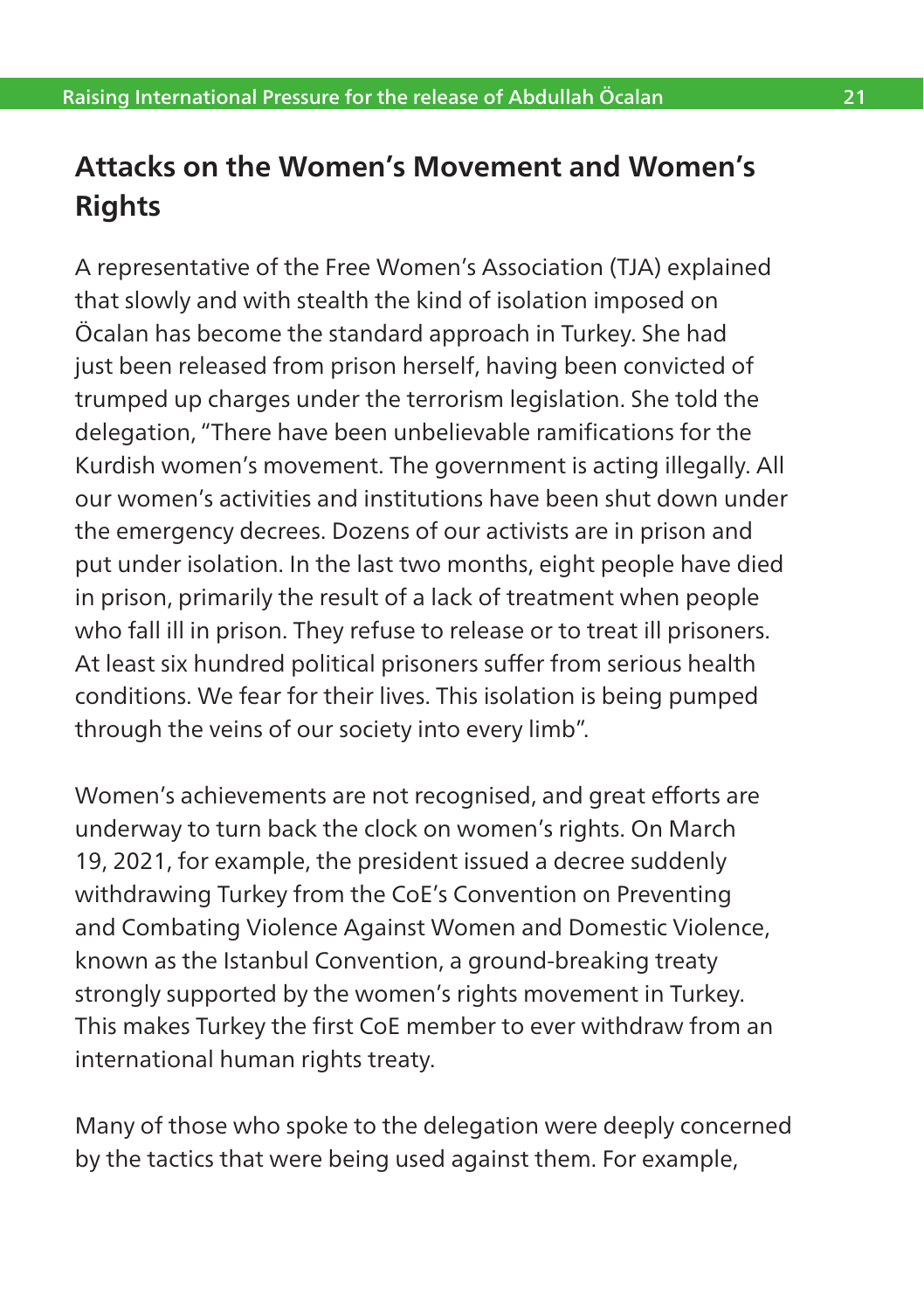Kurdish women activists described how their reputations were tarnished and how fear keeps people in their communities from speaking to them, although their activity is entirely peaceful. The delegation heard that women and girls are also being forced into prostitution, and Kurdish youth are being pushed into drug addiction and the drug trade.

The women's movement, as is commonly the case for those who stand up for rights and freedoms in Turkey, is being criminalised and labelled terrorist. This is an extremely immoral but powerful weapon against political movements. It is designed to, and is effective at, inciting fear and mistrust of these movements, both domestically and internationally. This blanket repression, criminalisation and negation of women's political activity could be seen as political femicide.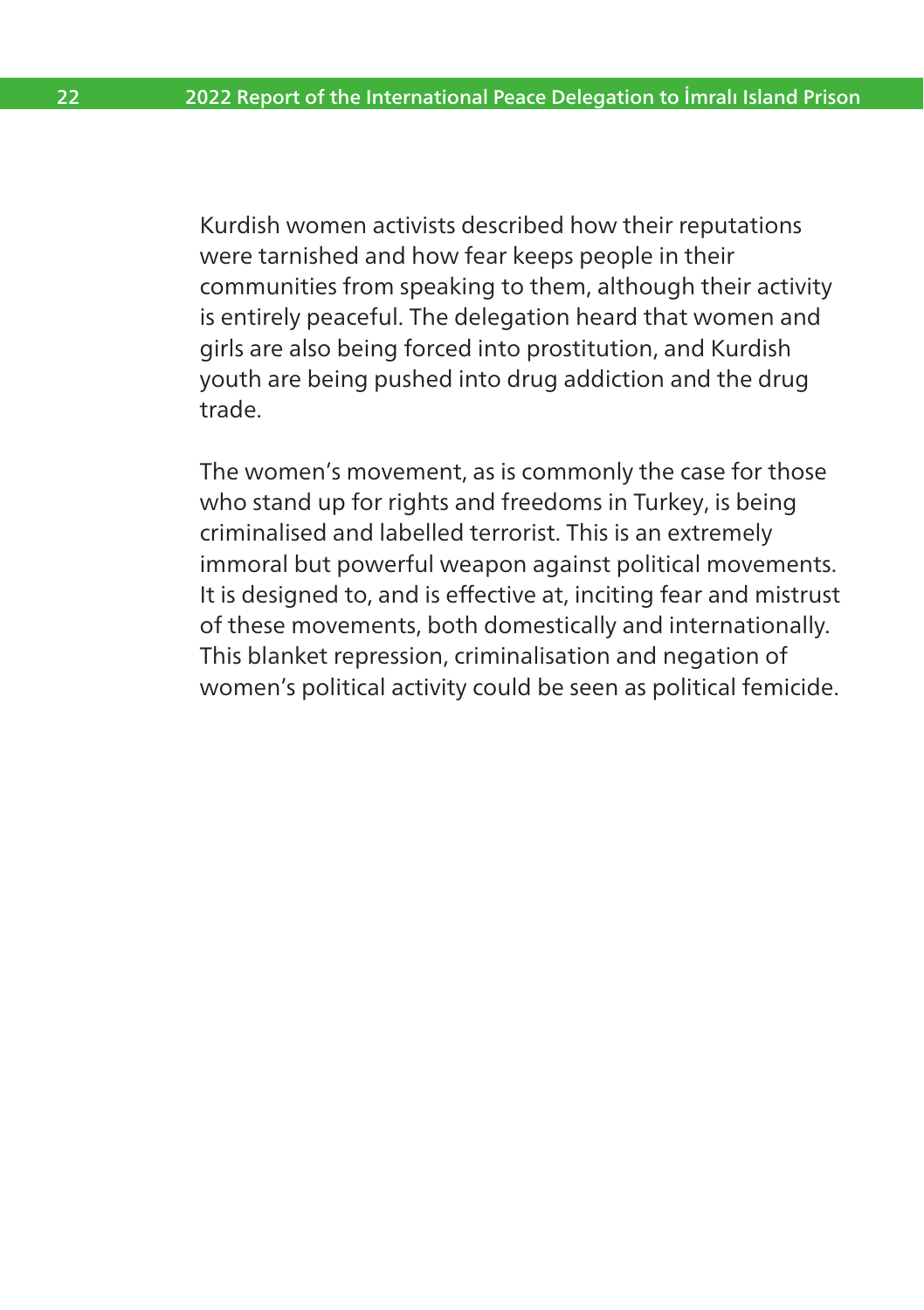## <span id="page-24-0"></span>**Conclusion**

Under the cover of the global pandemic, Turkey has deepened its oppression of Abdullah Öcalan. His isolation has been intensified in flagrant violation of both domestic and international law and has become the paradigm for the treatment of the Kurdish people across Turkey and a symbol of the way that Kurdish identity and political aspirations are systematically negated in law and in practice.

Witnesses repeatedly spoke to the delegation about what they see as the overall objective of the wide-ranging violations of Kurdish people's rights in Turkey. They strongly believe that the overarching policy constitutes cultural genocide and a radical bio-political reconstruction of the region, encompassing not only Mr. Öcalan's isolation and the political attacks on the HDP but also the destruction of historic neighbourhoods and monuments, the Ilusu dam project and the criminalisation of anyone who advocates for Kurdish aspirations and democratic rights.

Mr. Öcalan, now seventy-three years old, remains a singular human presence at the heart of an industrial-scale military prison system created specifically for him twenty-three years ago. The ending of the apartheid system in South Africa showed the world the importance of having free and legitimate representatives on both sides of negotiations that seek to resolve a conflict. Today Öcalan is the Mandela of the Kurdish people, and his freedom is essential to a political resolution of the Kurdish question.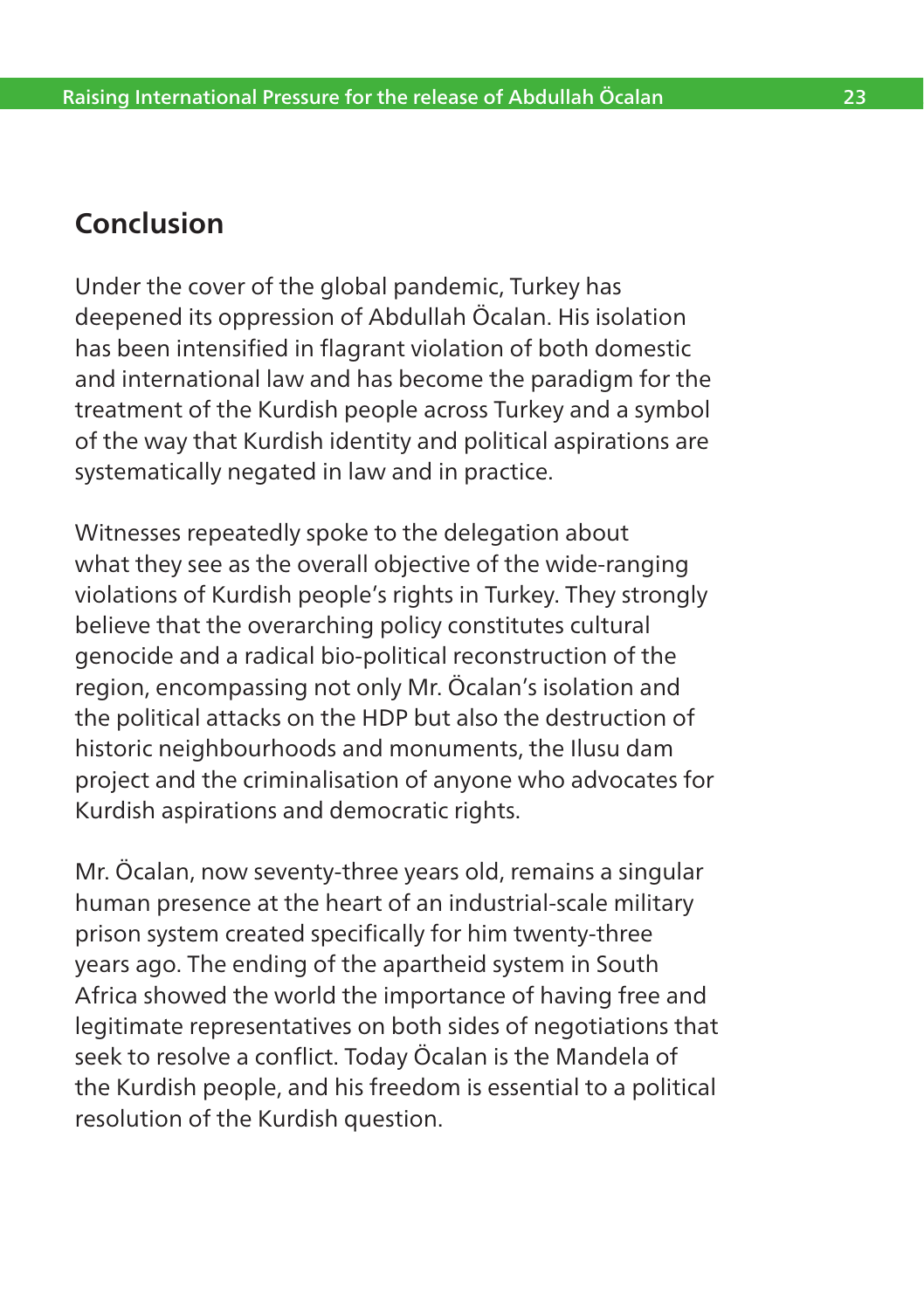In the face of the Turkish authorities' total disregard for the recommendations of the UN and the CoE and for its own national laws, it is essential that every individual and every institution that holds rights dear, exert greater pressure on the Turkish authorities, with a view to immediately ensuring Mr. Öcalan his fundamental rights, including the right to see his lawyers and family, and for the reopening of peace negotiations.

European institutions and the UN have long tolerated the Turkish authorities' violation of its international obligations. We ask for a stronger voice to be immediately raised demanding that Abdullah Öcalan's isolation to be ended and that the human rights of all political prisoners in Turkey be guaranteed.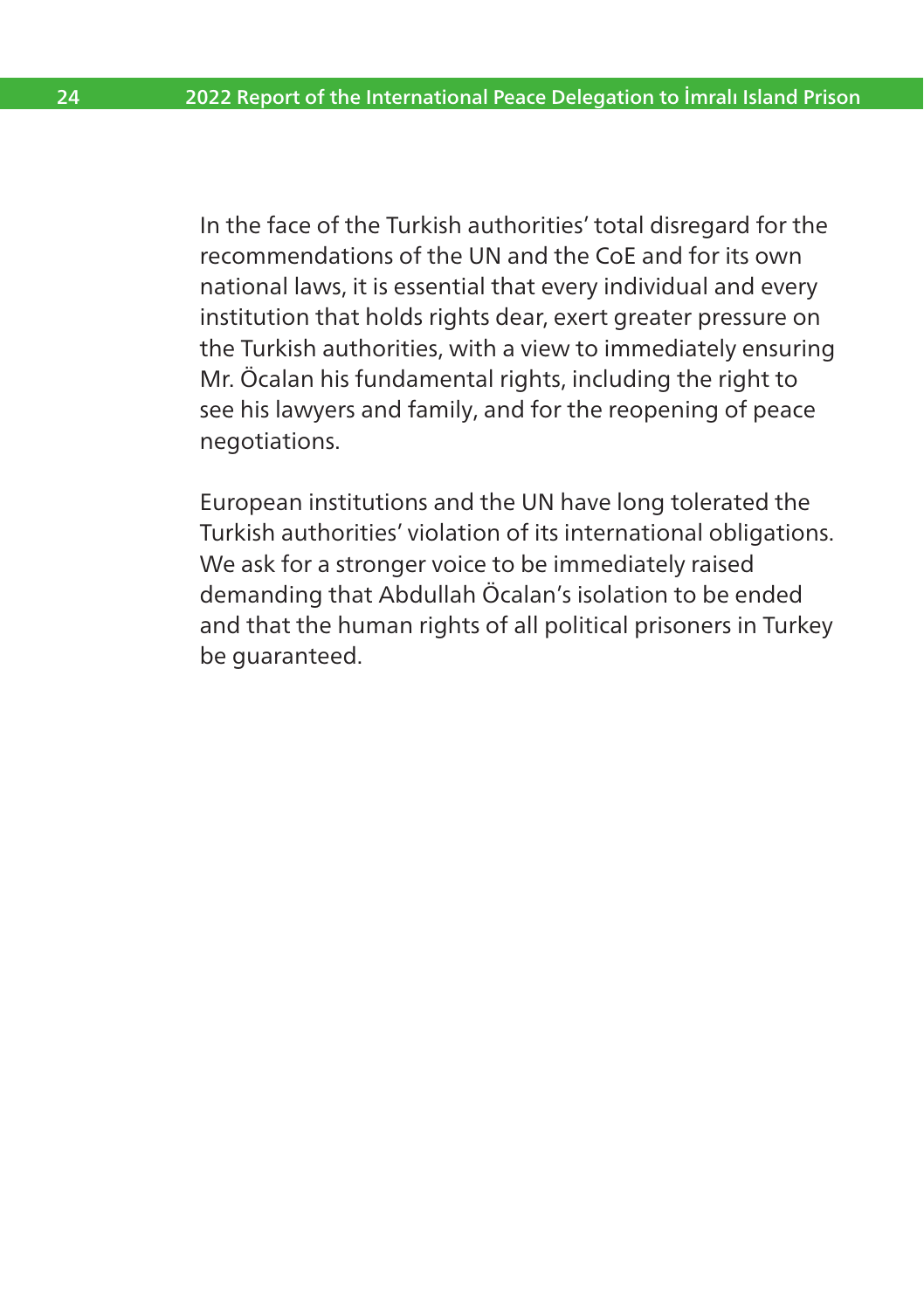# <span id="page-26-0"></span>**Recommendations for Action**

- (1) It is vital that pressure continues to be put on the Turkish state to end the isolation of Abdullah Öcalan. Pressure should also be applied to international human rights bodies, particularly those of the CoE. The CPT should be urged to exercise its investigative capacity to the fullest in the case of İmralı. The PACE should pressure the government of Turkey to implement the recommendations of the CPT and the rulings of the ECtHR and to abide by the ECHR, at the risk of sanctions. The Committee for Legal Affairs and Human Rights should also follow up on the recommendations of the CPT. International human rights bodies should be encouraged to declare Öcalan's isolation a crime against humanity.
- (1) Governments of the international community should be lobbied to intervene against Öcalan's isolation and other human rights abuses on the part of the Turkish government. Relevant individuals, such as members of parliament, should be urged to raise questions and pass motions concerning the situation in Turkey, to express their support for an end of Öcalan's isolation and to lobby their governments to take action. Individuals should also be urged to ask Turkish government officials, such as the Minister of Justice, for a meeting to express their concerns and ask questions. Political parties should be encouraged to link their party to the HDP and to express solidarity with the imprisoned MPs.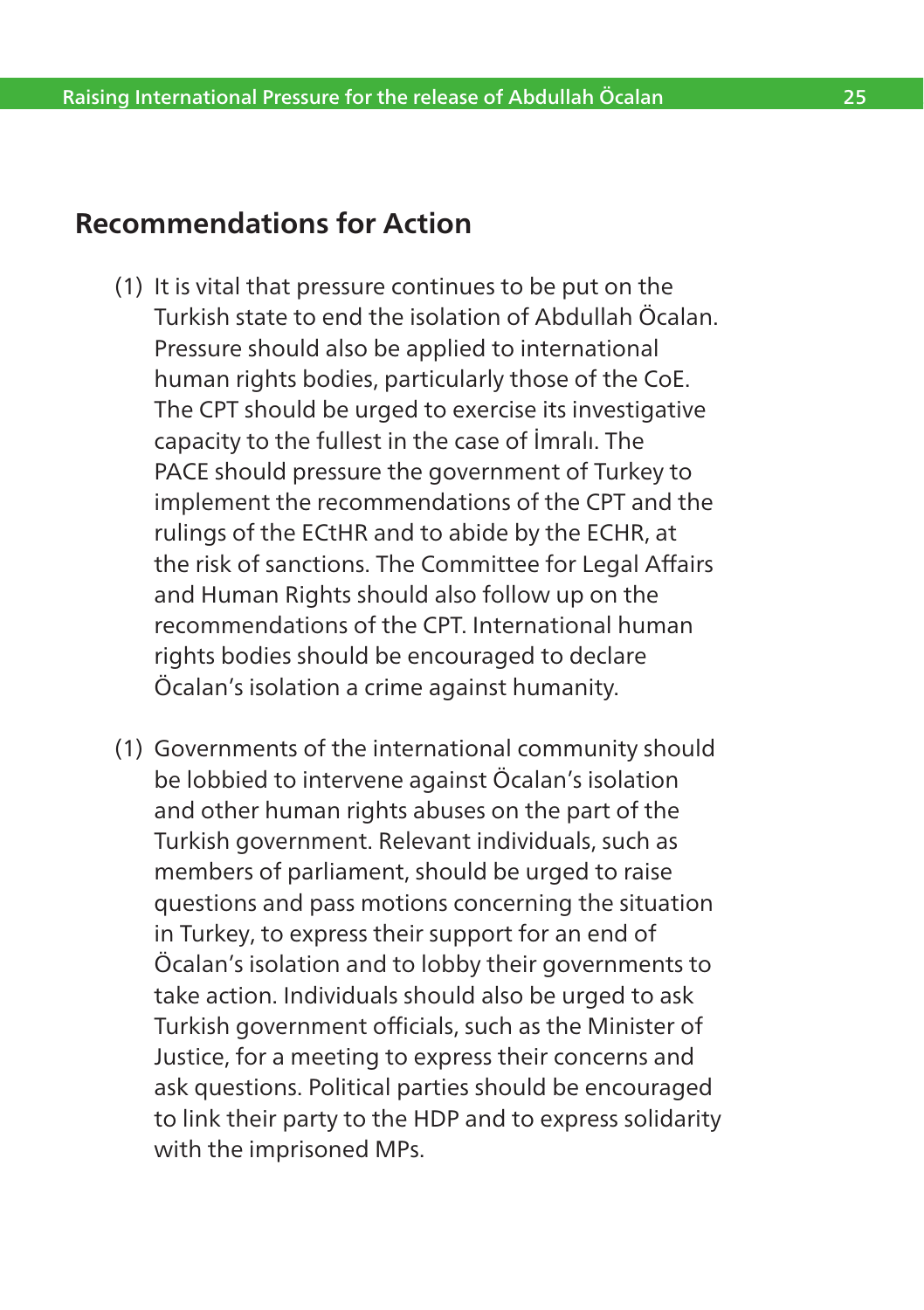- (1) International NGOs, such as Amnesty International, must be appealed to to take immediate action against the Öcalan's isolation and the overall situation in Turkey. International NGOs should also be urged to form ties with NGOs and human rights organisations in Turkey and to attempt to intervene where possible. Doctors Without Borders and other medical bodies should be encouraged to reach out to Turkish authorities, seeking permission to visit Öcalan to assess his health and to otherwise provide independent medical service to prisoners in Turkey.
- (1) International solidarity among trade unions is also necessary. Trade unions should be encouraged to officially express their solidarity with independent trade unions in Turkey, speaking out publicly against the decline of workers' rights in Turkey and the state's crackdown on independent trade unions and drafting motions in support of Öcalan and the Kurdish movement. Additionally, trade unions should condemn the state-sanctioned unions in Turkey that participate in the marginalisation and criminalisation of workers and seek their exclusion from international trade union confederations and conferences.
- (1) Social movements throughout the world should be encouraged to establish ties of solidarity with the Kurdish freedom movement and other opposition groups in Turkey. For instance, the Plaza de Mayo mothers of Argentina have expressed solidarity with and visited the Saturday Mothers in Turkey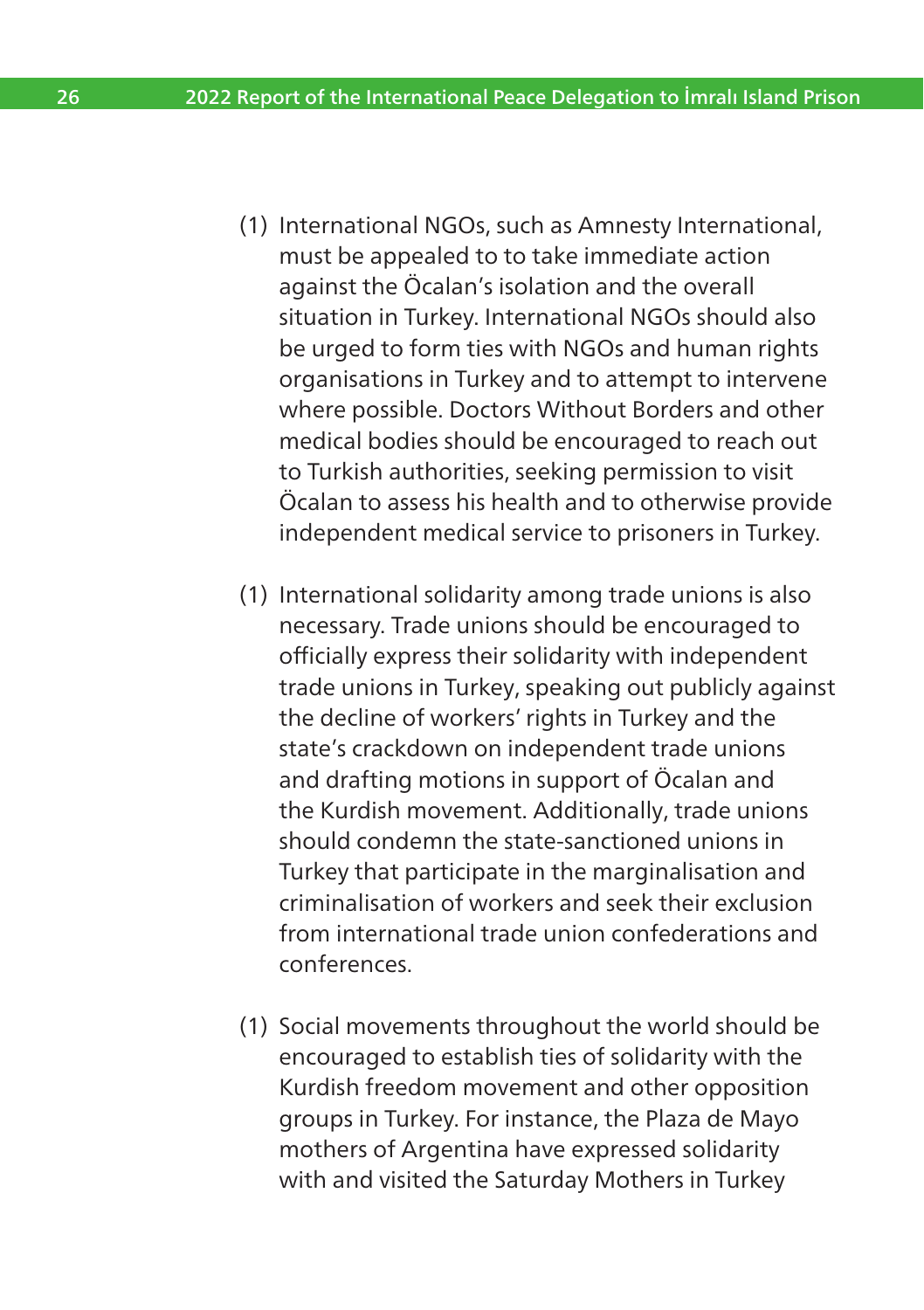and should be encouraged to continue to do so. Women's movements throughout the world should be encouraged to express solidarity with the Kurdish women's movement with written statements, video messages and visits to Turkey.

- (1) Lawyers from around the world should be encouraged to file appeals to international bodies about the situation and to condemn the illegality of the isolation policy and the treatment of Kurdish people, as a means of applying pressure to the Turkish state. Furthermore, they should be encouraged to collaborate with lawyers in Turkey at meetings both in Turkey and abroad and to learn more about the legal specifics of the situation, and they should work with lawyers in Turkey and each other to draft legal objections.
- (1) Strong efforts should be made to raise global awareness of the situation in Turkey. This can include solidarity campaigns, cultural solidarity projects, such as collaborative documentaries or art pieces with artists in Turkey, and campaigns to boycott Turkey. Efforts should also be made to counter the pro-Turkish state narrative in the mainstream media and to accurately portray the authoritarian rule in Turkey, which is actively suppressing political and civil liberties.
- (1) Populations around the world should be encouraged to take action, including writing letters to elected representatives to pressure their own governments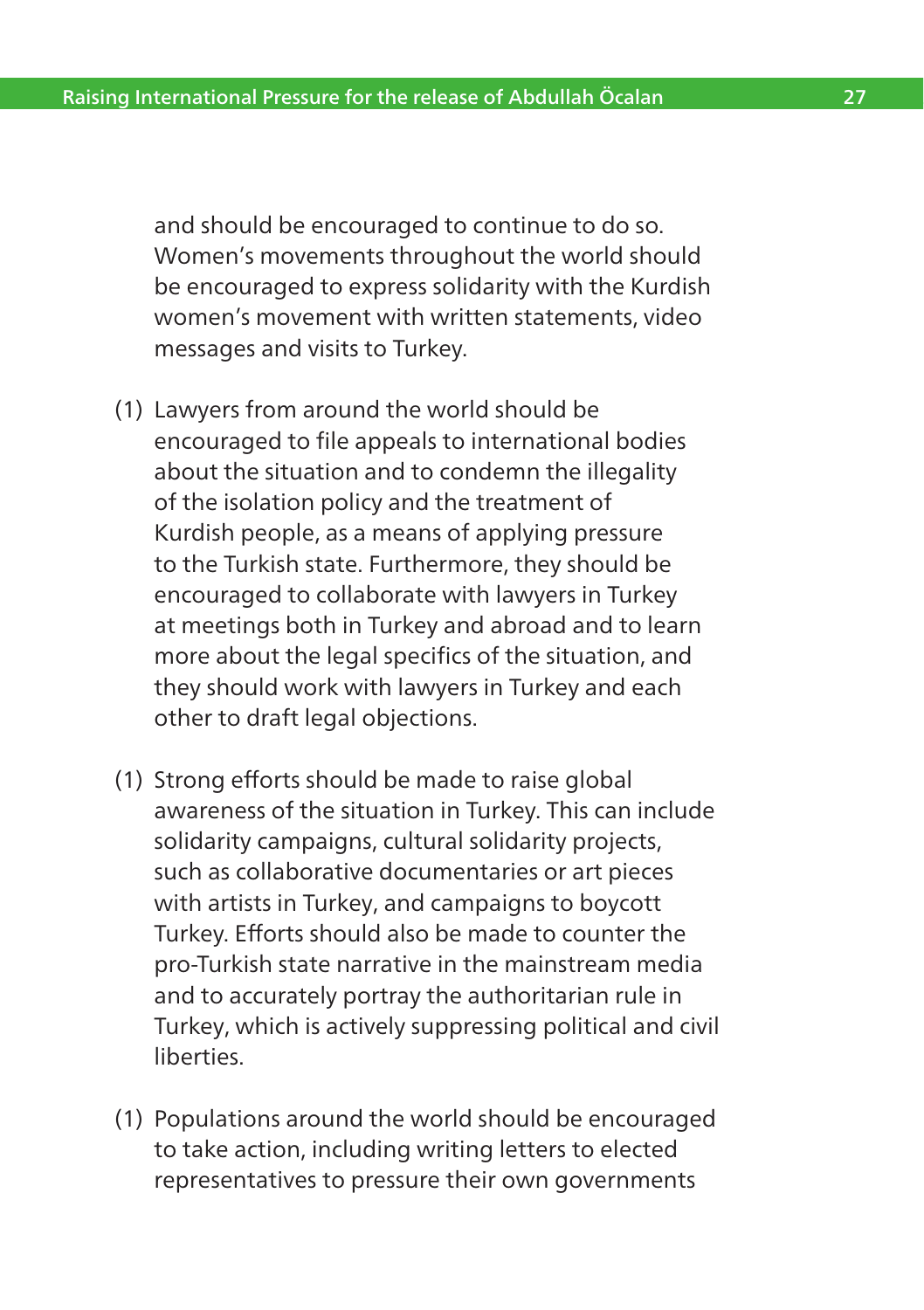and the government of Turkey, writing letters to NGOs urging them to take additional action, writing letters of protest to Turkish officials and writing letters of support to prisoners in Turkey. Individuals should also be encouraged to spread the word about the situation in Turkey, sign petitions, and join solidarity campaigns.

(1) More delegations consisting of all manner of people, including politicians, academics, public figures and trade unionists, should be organised to visit Turkey and the Kurdish region. These delegations should meet with organisations in Turkey and request meetings with Turkish government officials, to give the delegates first-hand experience of the conditions, offer support to those afflicted and further spread awareness of situation.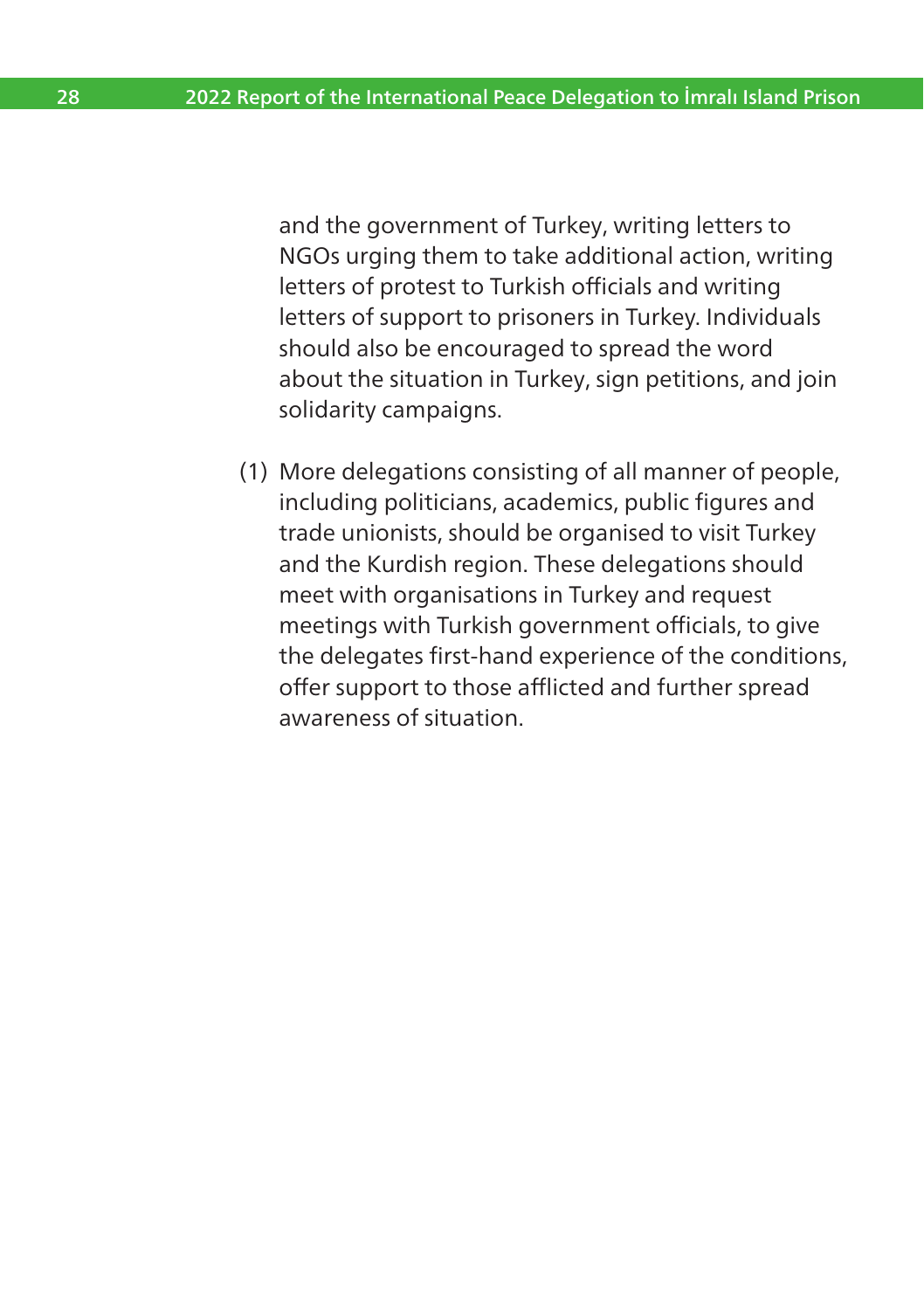# **About Abdullah Öcalan**

Abdullah Öcalan actively led the Kurdish liberation struggle as the head of the PKK from its foundation in 1978 until his abduction on February 15, 1999. He is still regarded as a leading strategist and the most important political representative of the Kurdish freedom movement. In isolation conditions at İmralı Island prison, Öcalan authored more than ten books that revolutionized Kurdish politics. Several times he initiated unilateral cease-fires of the guerrilla and presented constructive proposals for a political solution to the Kurdish question. For several years, Turkish state authorities led a "dialogue" with Öcalan. Ever since the government broke off the talks in April 2015, Abdullah Öcalan has been held in total isolation with no contact whatsoever with the outside world and the Turkish state aggressively attacks Kurdish areas in Turkey, Syria and Iraq.

A short political biography of Abdullah Öcalan can be found here:

https://ocalanbooks.com/#/book/freedom-shall-prevail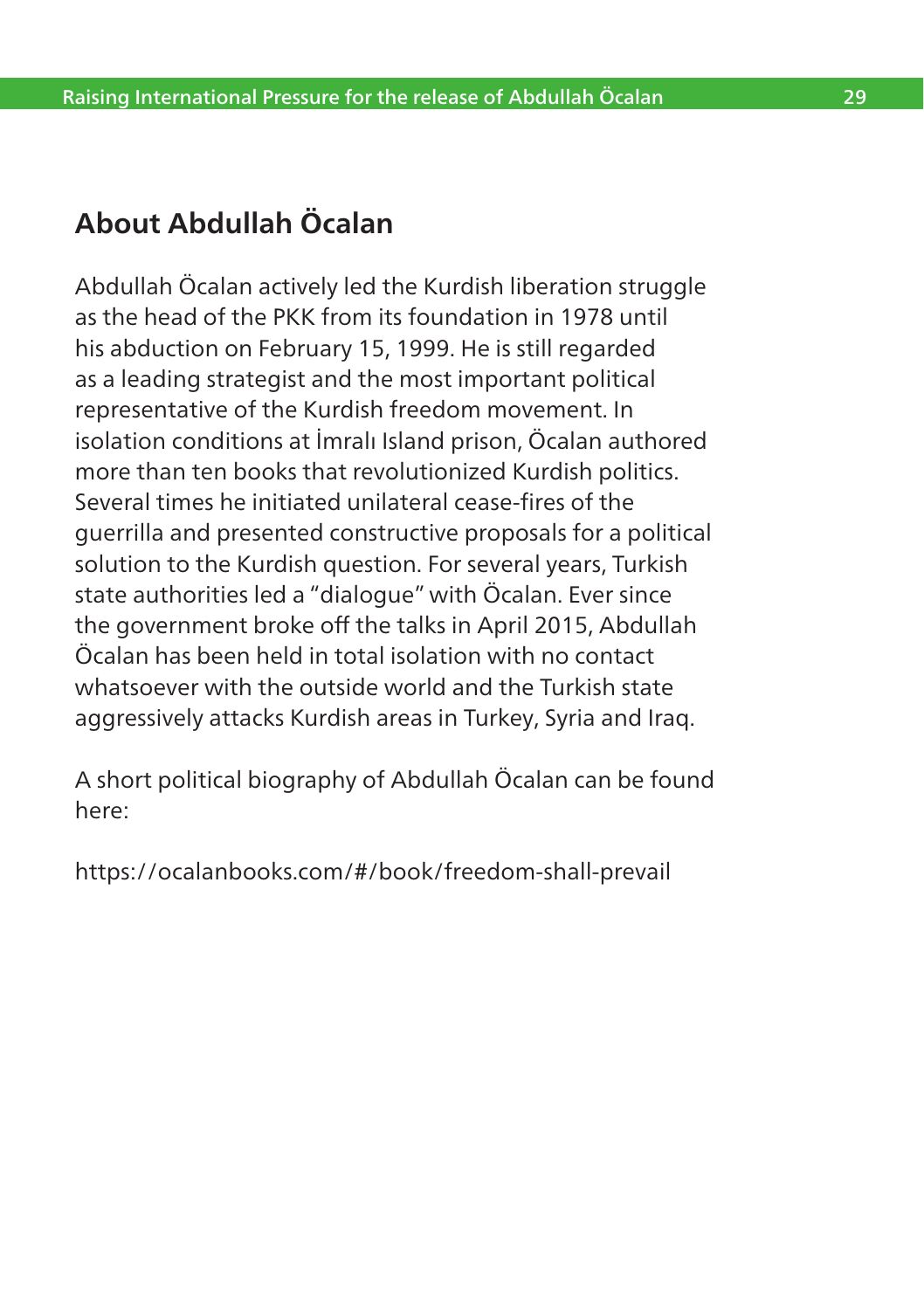### <span id="page-31-0"></span>**Delagate Biographies**

Ögmundur Jónasson is a former leader of the Public Service Unions in Iceland, was a member of the Icelandic Parliament and served as a minister for a number of years, including a period as minister of justice. He is an honorary associate of the Parliamentary Assembly of the Council of Europe. He is also a signatory to International Initiative "Freedom for Öcalan—Peace in Kurdistan".

Clare Baker is an international officer of Unite, a union in the UK, and is at present the secretary of the UK trade union campaign, Freedom for Öcalan.

Baroness Christine Blower is a member of the House of Lords and the former general secretary of the National Union of Teachers in the UK and at present co-chair of the UK trade union campaign, Freedom for Öcalan.

Prof. Radha D'Souza is a critical scholar, social justice activist, barrister and writer from India. She has worked in New Zealand and currently teaches law at the University of Westminster, in the UK.

Melanie Gingell is a barrister and a lecturer on International Human Rights Law and Feminist Legal Theory, has served as a member of the executive of the Bar Human Rights Committee of England and Wales and is a member of the steering committee of Peace in Kurdistan.

Dr. Thomas Jeffrey Miley is a prolific writer and scholar of sociology at the University of Cambridge, who has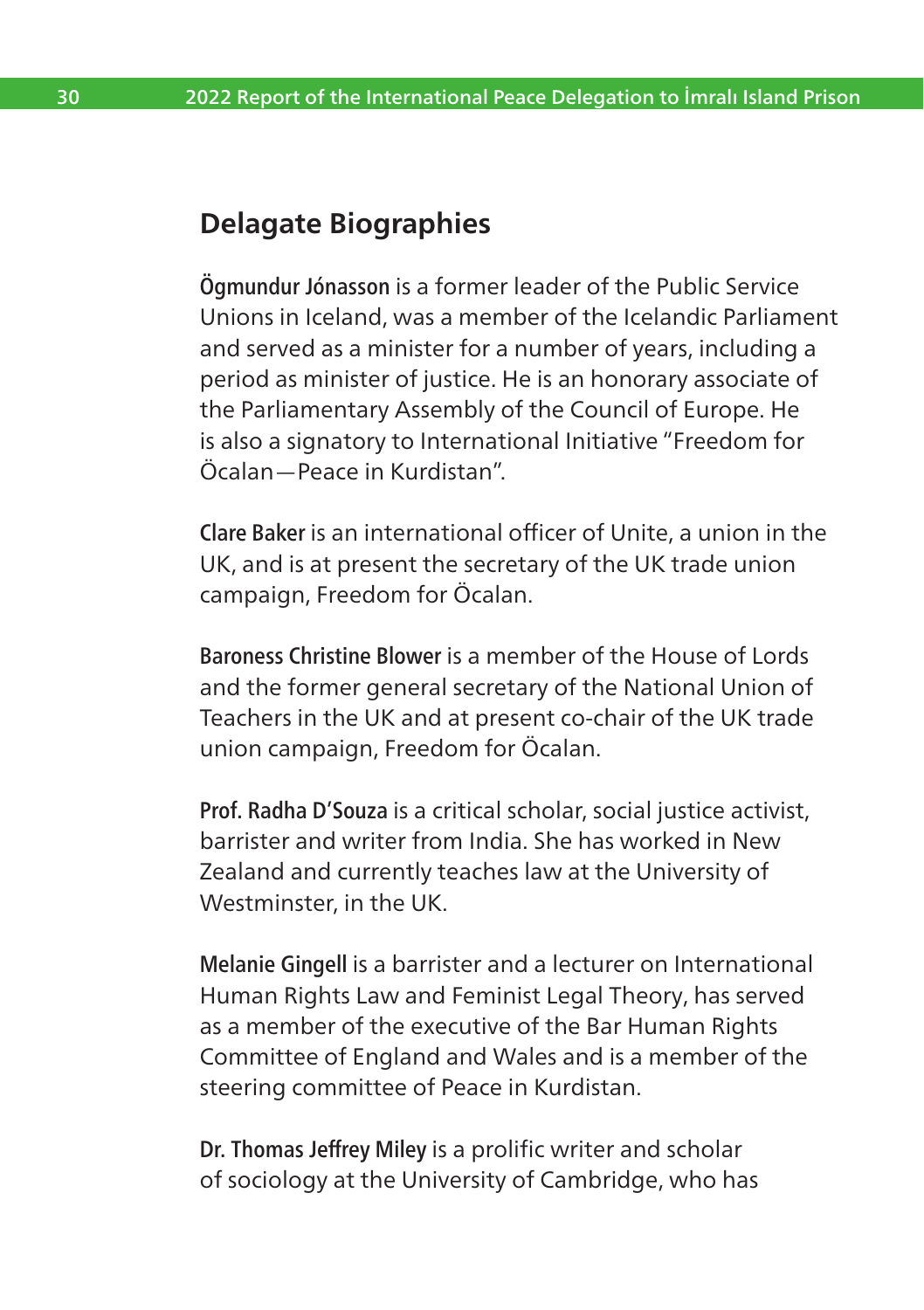<span id="page-32-0"></span>participated in a number of delegations to Turkey and Kurdistan, including to Rojava. He has published extensively about this experience, both in books and in articles. He is a member of the executive board of the EU Turkey Civic Commission (EUTCC).

Doug Nicholls is the UK's longest serving trade union general secretary. He was first elected general secretary of the Community and Youth Workers' Union, in 1987, and now leads the General Federation of Trade Unions.

Claire Jones has been active in the trade union movement for thirty years. Claire is the general secretary of the Society of Union Employees (SUE) and member of the General Federation of Trade Unions (GFTU) executive. SUE is the oldest independent trade union for workers employed by trade union.

Andrea Kocsondi is a trainee probation practitioner with Her Majesty's Prison and Probation Service (HMPPS), an active member of the National Association of Probation Officers (NAPO), a trade union and professional association that represents probation and family court staff, and a recently elected member of the General Federation of Trade Unions (GFTU) executive.

Professor Kariane Westrheim teaches Educational Science at the University of Bergen, Norway. Her research interests include social and political movements and educational opportunities in prison. Prof. Westrheim has carried out fieldwork in Kurdish regions on several occasions and has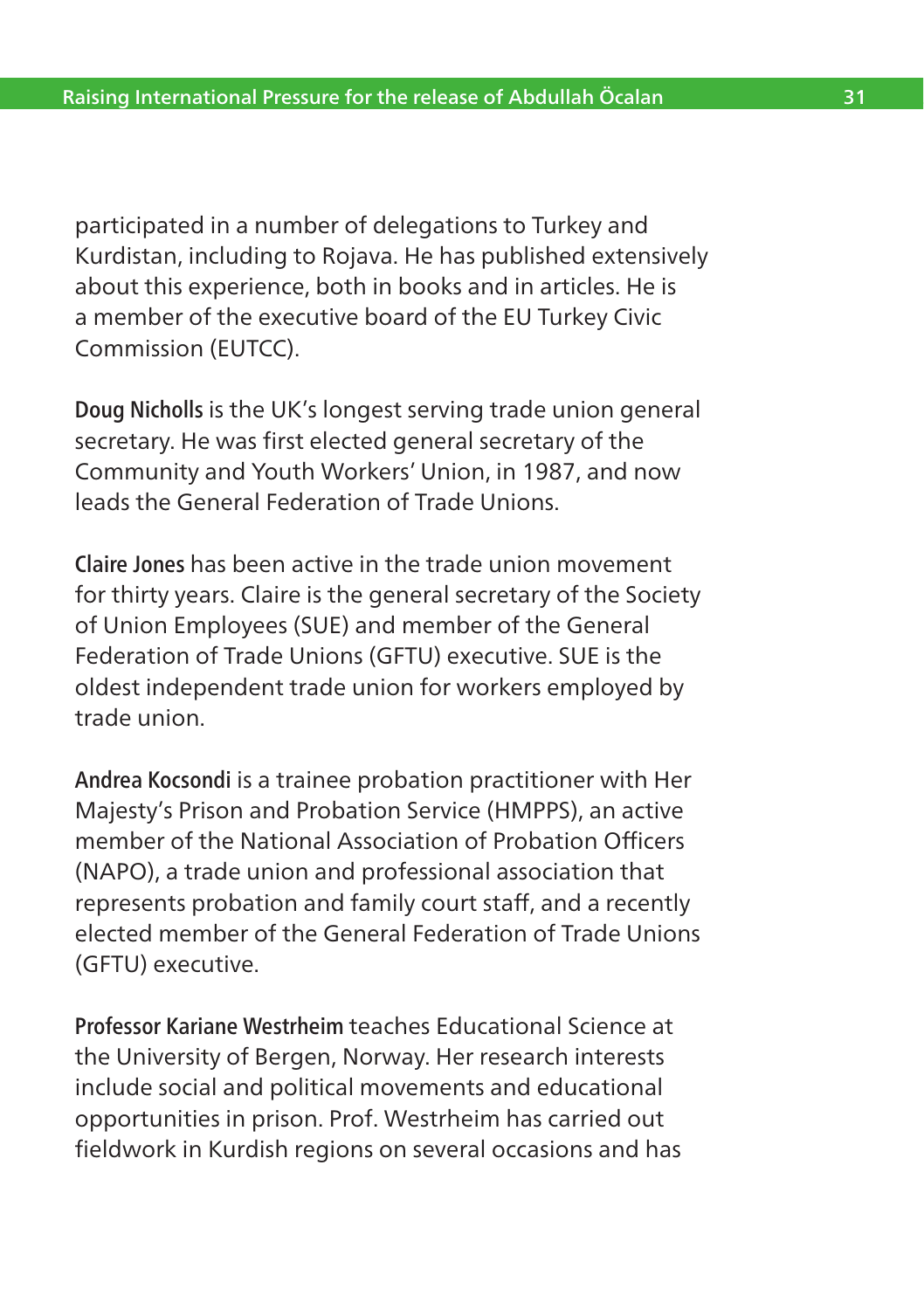participated in previous delegations. Since 2004, she has been the chair of the EU Turkey Civic Commission (EUTCC).

Shavanah Taj is Wales Trade Union Congress's first Black and minority ethnic (BME) general secretary. She joined Wales TUC in February 2019 from the Public and Commercial Services Union, where she had been the Welsh secretary since 2013. Shavanah is a passionate campaigner and activist and can often be found contributing speeches at roundtable debates and protest marches on issues like anti-racism, human rights, women's rights, fair pay and fair work and climate justice.

Dimitrios Roussopoulos is a political activist, ecologist, writer, editor, publisher, community organizer, and public speaker. In 1969, he created a book publishing project known as Black Rose Books. The not-for-profit radical publisher has published more than five hundred books on a variety of issues. In 2012, he founded the Transnational Institute of Social Ecology, a network of intellectual/activists working in various cities in Europe.

Barbara Spinelli is co-president of European Association of Lawyers for Democracy and World Human Rights (ELDH) and a human rights lawyer, banned from Turkey for "her collaboration with Abdullah Öcalan's lawyers". She is a member of the Bologna Bar Council Human Rights Committee and of the Commission for Relations in Mediterranean Area of the Italian Bar Council (CNF), as well as a femicide expert for the UN. Awards: SEN Prize for outstanding work in defence of women's right; CNF medal of merit for her activities as international observer.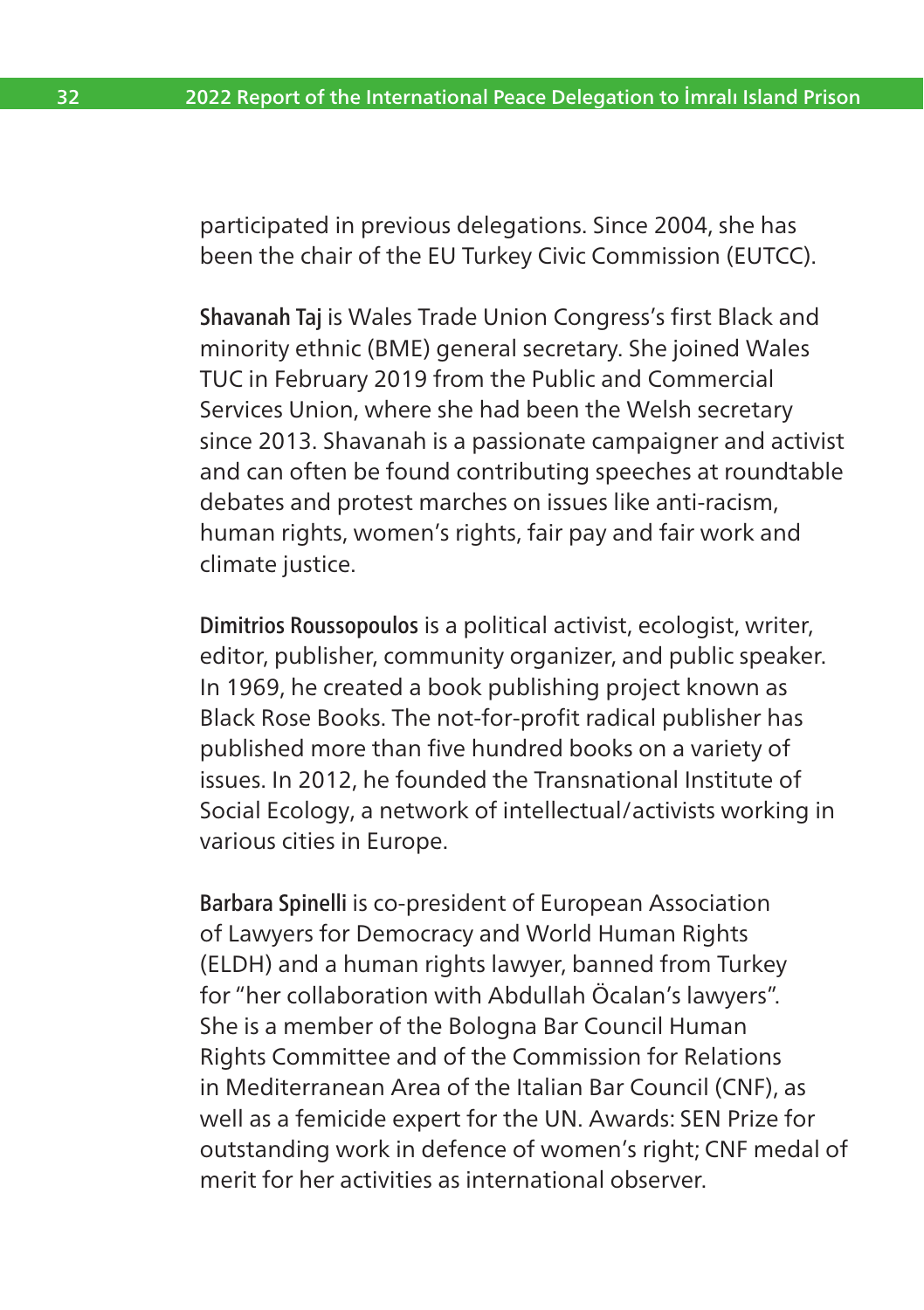Serife Ceren Uysal is co-secretary general of European Association of Lawyers for Democracy and World Human Rights (ELDH) and a human rights lawyer and activist. She has been an executive board member of the Progressive Lawyers Association since 2015 and has been based in Vienna since December 2016. She was awarded the Dr. Georg Lebiszczak-Prize for Freedom of Speech, in Austria.

Dr. Federico Venturini is a research associate at the University of Udine, in Italy. His current research focuses on sustainability and participatory processes. He is member of the advisory board of the Transnational Institute of Social Ecology. Recently he co-edited the book *Your Freedom and Mine: Abdullah Öcalan and the Kurdish Question in Erdoğan's Turkey* and the volume *Social Ecology and the Right to the City: Towards Ecological and Democratic Cities.*

Laura Quagliuolo is an Italian editor and author of children's schoolbooks, long active in international work, especially on women's rights. At present, she is active in RETE JIN, an Italian network of women who support the Kurdish women's movement and is part of the committee The Time has Come: Freedom for Öcalan.

Margaret Owen OBE is a UK barrister whose work focuses on women's human rights, especially widows' rights, particularly in conflict zones. She has long been engaged on Kurdish issues, first as women's rights adviser to Kurdish Human Rights Project (KHRP), and then as a patron of Peace in Kurdistan, for whom she has often visited Turkey to report on political trials and human rights violations, and has also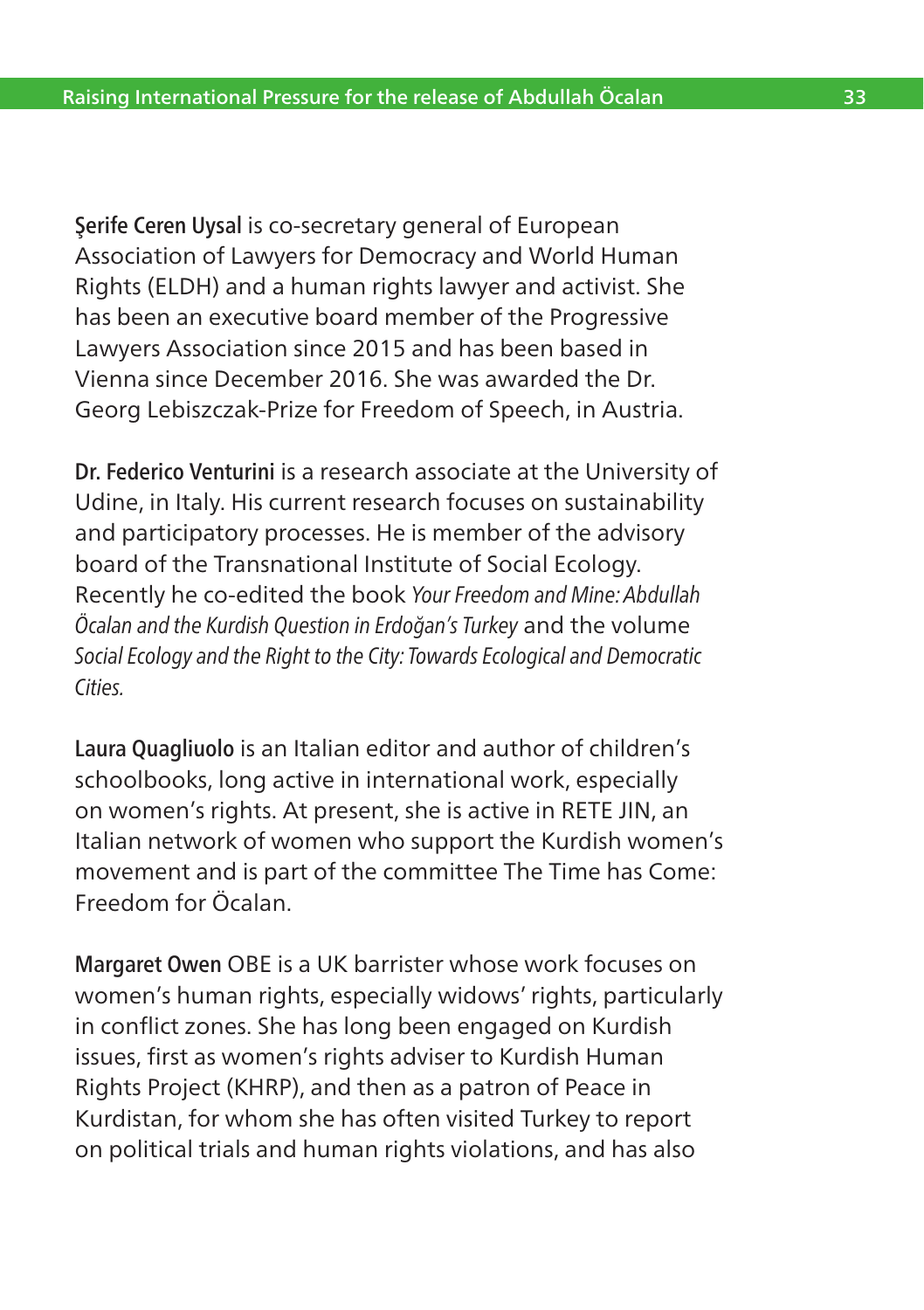visited the Autonomous Administration of North and East Syria (AANES).

Mahmoud Patel is an academic, legal scholar and human rights activist. He is the chairperson of the Kurdish Human Rights Action Group (KHRAG) in South Africa and was appointed to the ideology commission of the South African Communist Party (SACP) in the Western Cape by the head of the ANC Research and Development Unit (Parliament). Mahmoud Patel is a former Umkhonto we Sizwe (MK) operative.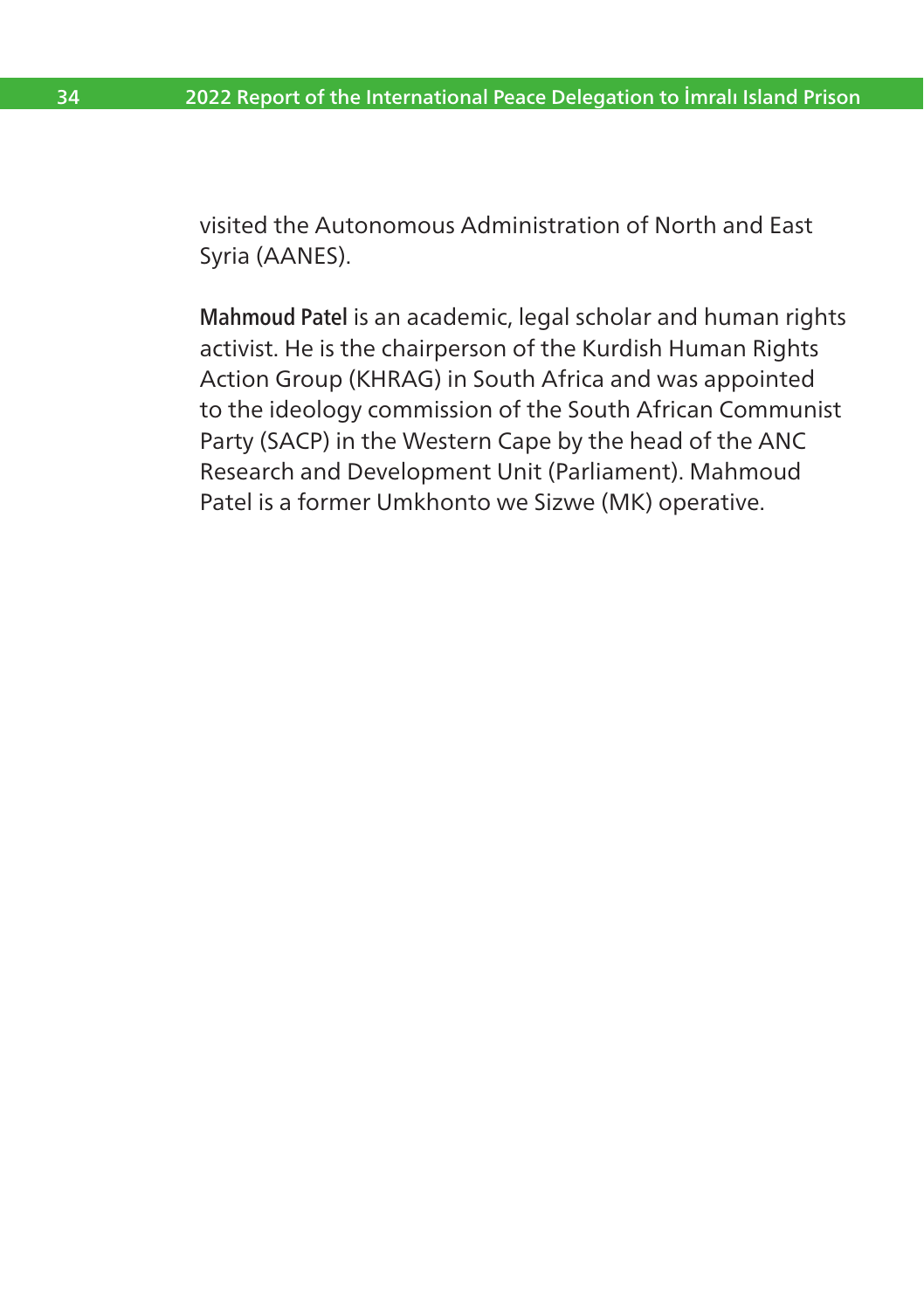## **Contact for more information**

International Initiative "Freedom for Abdullah Öcalan—Peace in Kurdistan" is a multinational peace initiative for the release of Abdullah Öcalan and a peaceful solution to the Kurdish question. It was established immediately after he was abducted in Nairobi and handed over to the Republic of Turkey on February 15, 1999, following a clandestine operation by an alliance of secret services. Part of its activity is to document violations committed against Abdullah Öcalan and other political prisoners in Turkey.

www.freeocalan.org info@freeocalan.org

Peace in Kurdistan was launched in October 1994 at a meeting in London with Lord Avebury, Harold Pinter, Arthur Miller, John Berger, Noam Chomsky, John Austin MP and Jeremy Corbyn MP with the aim of building a network of politicians, academics, lawyers, writers, trade unionists and activists to work with and in support of the Kurdish freedom movement and achieving a peaceful political solution of the Kurdish question taking inspiration from Abdullah Öcalan's ideas and struggles. Since 1999 it worked in support of the *International Initiative – Freedom for Öcalan – Peace in Kurdistan* and since 2016 the *Freedom for Öcalan trade union campaign*.

https://peaceinkurdistancampaign.com/ estella@gn.apc.org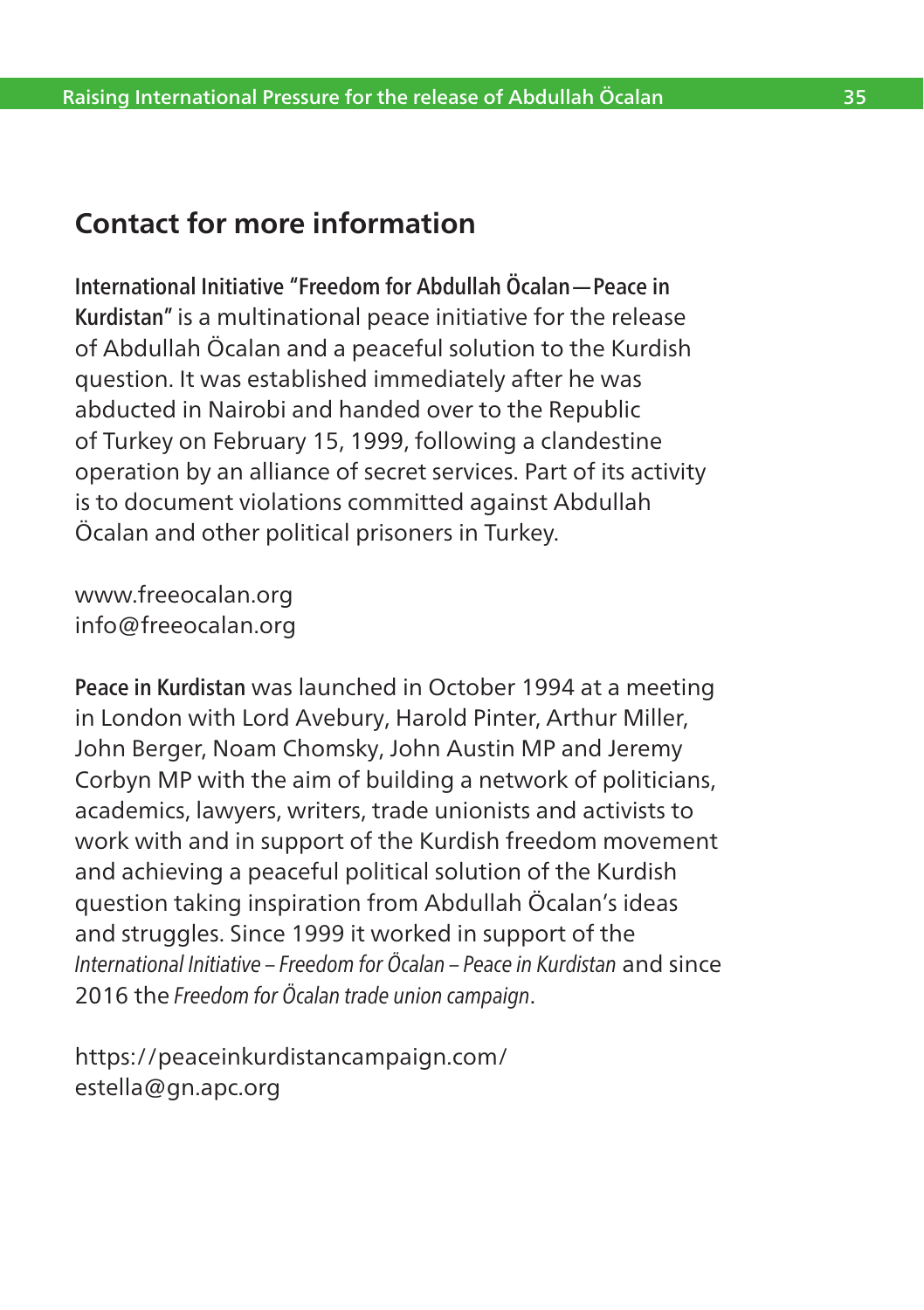<span id="page-37-0"></span>The Freedom for Öcalan trade union campaign is a UK trade unionbacked initiative to secure the release of imprisoned Kurdish political prisoner Abdullah Öcalan. The campaign has over 16 of the major trade unions in the UK and is supported by the TUC. The campaigns objectives are the immediate release of Abdullah Öcalan and all Kurdish political prisoners, to lobby for peace in the region and a peaceful resolution to what has come to be known as the "Kurdish Question" and to promote Kurdish civil society in the interests of democratic rights and social justice.

http://www.freedomforocalan.org.uk info@freedomforocalan.org.uk